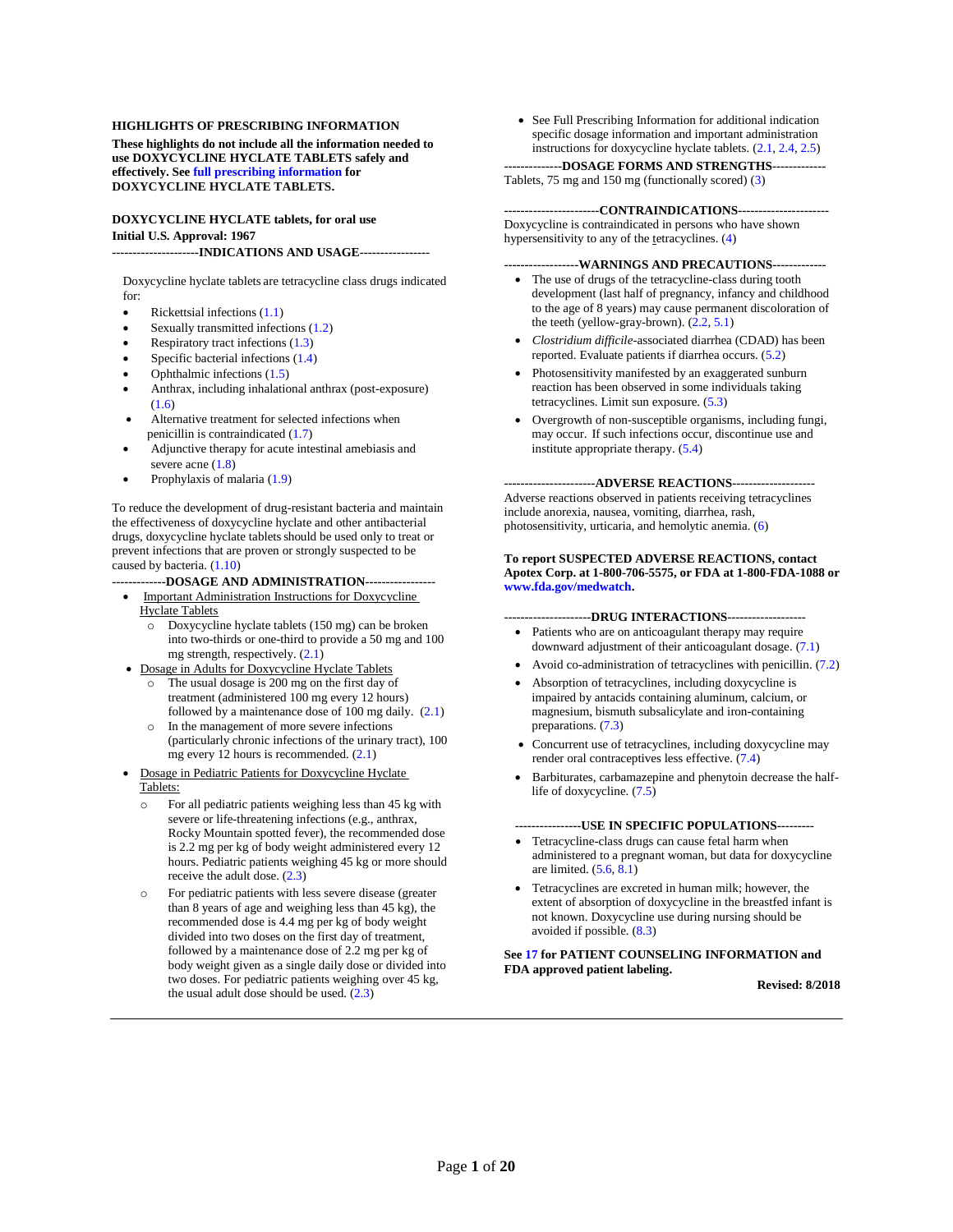#### **FULL PRESCRIBING INFORMATION: CONTENTS\* [1 INDICATIONS AND USAGE](#page-2-1)**

[1.1 Rickettsial Infections](#page-2-1) 1.[2 Sexually Transmitted Infections](#page-2-2) 1.[3 Respiratory Tract Infections](#page-2-3) 1.[4 Specific Bacterial Infections](#page-2-4) 1.[5 Ophthalmic Infections](#page-3-0) 1.[6 Anthrax Including Inhalational Anthrax \(Post-Exposure\)](#page-3-1) 1.[7 Alternative Treatment for Selected Infections when](#page-3-2)  [Penicillin is Contraindicated](#page-3-2) 1.[8 Adjunctive Therapy for Acute Intestinal Amebiasis and](#page-3-3)  [Severe Acne](#page-3-3) 1.[9 Prophylaxis of Malaria](#page-3-4) 1.1[0 Usage](#page-4-0) **[2 DOSAGE AND ADMINISTRATION](#page-4-3)** 2.1 Important [Administration](#page-4-1) Instructions 2.[2 Dosage in Adult Patients](#page-4-2) 2.[3 Dosage in Pediatric Patients](#page-5-0) 2.[4 Dosage for Prophylaxis of Malaria](#page-5-1) 2.[5 Dosage for Inhalational Anthrax \(Post-Exposure\)](#page-5-2) **[3 DOSAGE FORMS AND STRENGTHS](#page-5-3) [4 CONTRAINDICATIONS](#page-6-0) [5 WARNINGS AND PRECAUTIONS](#page-6-4)** 5.[1 Tooth Development](#page-6-1)

5.2 *[Clostridium difficile](#page-6-2)* Associated Diarrhea

5.[4 Potential for Microbial Overgrowth](#page-7-0)

5.[9 Incomplete Suppression of Malaria](#page-7-4)

5.[3 Photosensitivity](#page-6-3)

[5.5 Severe Skin Reactions](#page-7-2) 5.[6 Intracranial Hypertension](#page-7-2) 5.[7 Delayed Skeletal Development](#page-7-1) 5.[8 Antianabolic Action](#page-7-3)

5.1[1 Laboratory Monitoring for Long-Term Therapy](#page-8-2) **[6 ADVERSE REACTIONS](#page-8-0) [7 DRUG INTERACTIONS](#page-9-6)** 7.[1 Anticoagulant Drugs](#page-9-0) 7.[2 Penicillin](#page-9-1) 7.[3 Antacids and Iron Preparations](#page-9-2) 7.[4 Oral Contraceptives](#page-9-3) 7.[5 Barbiturates and Anti-Epileptics](#page-9-4) 7.[6 Penthrane](#page-9-7)® 7.[7 Drug and Laboratory Test Interactions](#page-9-8) **[8 USE IN SPECIFIC POPULATIONS](#page-9-9)** 8.[1 Pregnancy](#page-9-5) 8.[3 Nursing Mothers](#page-10-0) 8.[4 Pediatric Use](#page-10-1) 8.[5 Geriatric Use](#page-10-2) **1[0 OVERDOSAGE](#page-10-3) 1[1 DESCRIPTION](#page-10-4) 1[2 CLINICAL PHARMACOLOGY](#page-11-0)** 12.1 [Mechanism of Action](#page-11-1) 12.[3 Pharmacokinetics](#page-11-2) 12.[4 Microbiology](#page-12-0) **1[3 NONCLINICAL TOXICOLOGY](#page-13-0)** 13.[1 Carcinogenesis, Mutagenesis, Impairment of Fertility](#page-13-1) 13.[2 Animal Toxicology and/or Pharmacology](#page-14-0) **[15 REFERENCES](#page-14-1) 1[6 HOW SUPPLIED/STORAGE AND HANDLING](#page-15-1) 1[7 PATIENT COUNSELING INFORMATION](#page-15-0)**

5.1[0 Development of Drug-Resistant Bacteria](#page-8-1)

\*Sections or subsections omitted from the full prescribing information are not listed.

Page **2** of **20**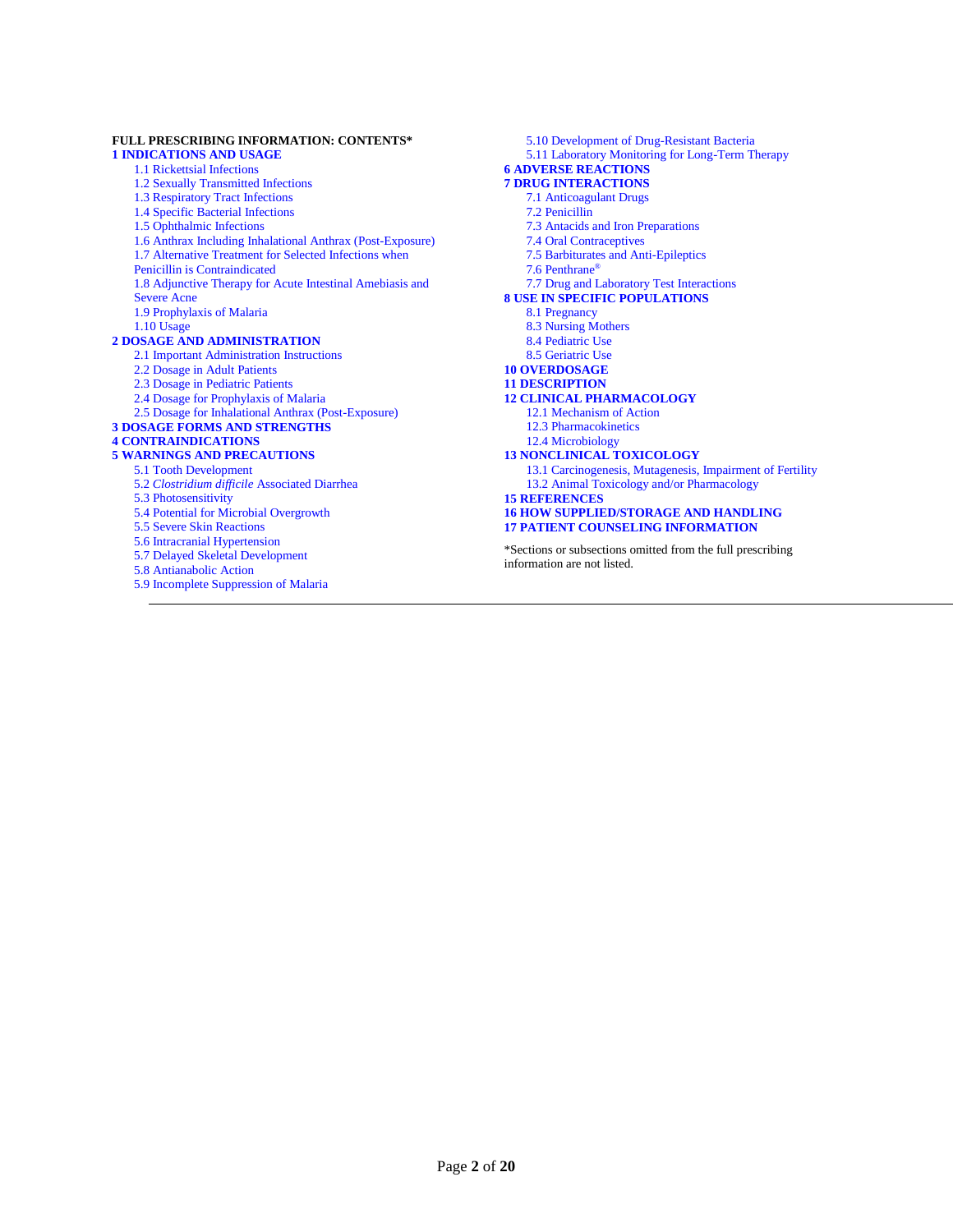# <span id="page-2-0"></span>**FULL PRESCRIBING INFORMATION**

# <span id="page-2-5"></span>**1 INDICATIONS AND USAGE**

### <span id="page-2-1"></span>**1.1 Rickettsial Infections**

Doxycycline hyclate tablets are indicated for treatment of Rocky Mountain spotted fever, typhus fever and the typhus group, Q fever, rickettsial pox, and tick fevers caused by *Rickettsiae*.

## <span id="page-2-2"></span>**1.2 Sexually Transmitted Infections**

Doxycycline hyclate tablets are indicated for treatment of the following sexually transmitted infections:

- Uncomplicated urethral, endocervical or rectal infections caused by *Chlamydia trachomatis*.
- Nongonococcal urethritis caused by *Ureaplasma urealyticum*.
- Lymphogranuloma venereum caused by *Chlamydia trachomatis*.
- Granuloma inguinale caused by *Klebsiella granulomatis*.
- Uncomplicated gonorrhea caused by *Neisseria gonorrhoeae*.
- Chancroid caused by *Haemophilus ducreyi*.

#### **1.3 Respiratory Tract Infections**

Doxycycline hyclate tablets are indicated for treatment of the following respiratory tract infections:

- <span id="page-2-3"></span>Respiratory tract infections caused by *Mycoplasma pneumoniae*.
- Psittacosis (ornithosis) caused by *Chlamydophila psittaci*.
- Because many strains of the following groups of microorganisms have been shown to be resistant to doxycycline, culture and susceptibility testing are recommended.
- Doxycycline is indicated for treatment of infections caused by the following microorganisms, when bacteriological testing indicates appropriate susceptibility to the drug:
- Respiratory tract infections caused by *Haemophilus influenzae*.
- Respiratory tract infections caused by *Klebsiella species*.
- Upper respiratory infections caused by *Streptococcus pneumoniae*.

#### <span id="page-2-4"></span>**1.4 Specific Bacterial Infections**

Doxycycline hyclate tablets are indicated for treatment of the following specific bacterial infections:

- Relapsing fever due to *Borrelia recurrentis*.
- Plague due to *Yersinia pestis*.
- Tularemia due to *Francisella tularensis*.
- Cholera caused by *Vibrio cholerae*.
- Campylobacter fetus infections caused by *Campylobacter fetus*.
- Brucellosis due to *Brucella* species (in conjunction with streptomycin).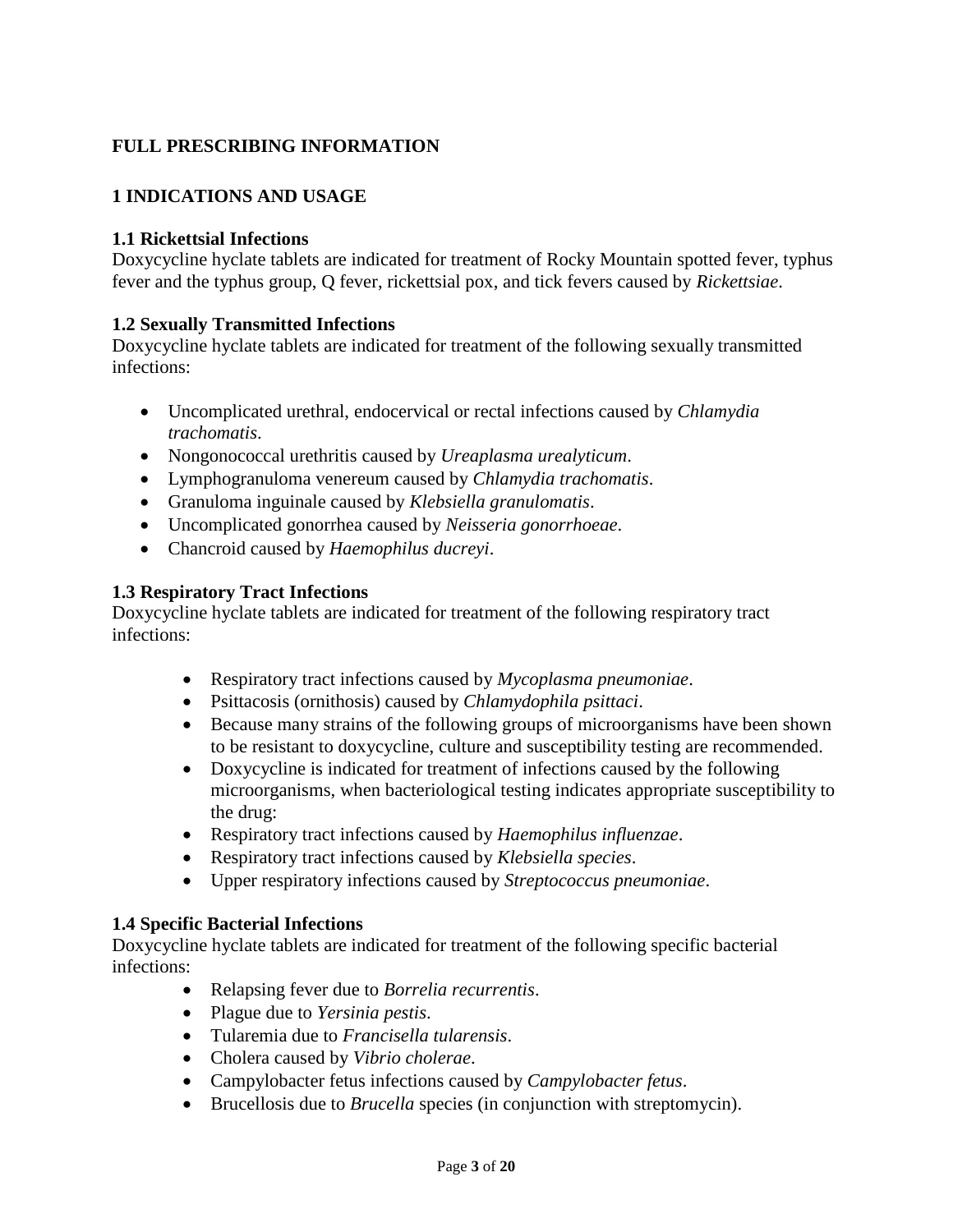## Bartonellosis due to *Bartonella bacilliformis*.

Because many strains of the following groups of microorganisms have been shown to be resistant to doxycycline, culture and susceptibility testing are recommended.

Doxycycline hyclate tablets are indicated for treatment of infections caused by the following gram-negative microorganisms, when bacteriological testing indicates appropriate susceptibility to the drug:

- *Escherichia coli*
- *Enterobacter aerogenes*
- *Shigella* species
- *Acinetobacter* species
- Urinary tract infections caused by *Klebsiella* species.

# <span id="page-3-0"></span>**1.5 Ophthalmic Infections**

Doxycycline hyclate tablets are indicated for treatment of the following ophthalmic infections:

- Trachoma caused by *Chlamydia trachomatis*, although the infectious agent is not always eliminated as judged by immunofluorescence.
- Inclusion conjunctivitis caused by *Chlamydia trachomatis*.

# <span id="page-3-1"></span>**1.6 Anthrax Including Inhalational Anthrax (Post-Exposure)**

Doxycycline hyclate tablets are indicated for the treatment of Anthrax due to *Bacillus anthracis*, including inhalational anthrax (post-exposure); to reduce the incidence or progression of disease following exposure to aerosolized *Bacillus anthracis*.

## <span id="page-3-2"></span>**1.7 Alternative Treatment for Selected Infections when Penicillin is Contraindicated**

Doxycycline hyclate tablets are indicated as an alternative treatment for the following selected infections when penicillin is contraindicated:

- Syphilis caused by *Treponema pallidum*.
- Yaws caused by *Treponema pallidum* subspecies *pertenue*.
- Listeriosis due to *Listeria monocytogenes*.
- Vincent's infection caused by *Fusobacterium fusiforme*.
- Actinomycosis caused by *Actinomyces israelii*.
- Infections caused by *Clostridium species*.

## <span id="page-3-3"></span>**1.8 Adjunctive Therapy for Acute Intestinal Amebiasis and Severe Acne**

In acute intestinal amebiasis, doxycycline hyclate tablets may be a useful adjunct to amebicides.

In severe acne, doxycycline hyclate tablets may be useful adjunctive therapy.

## <span id="page-3-4"></span>**1.9 Prophylaxis of Malaria**

Doxycycline hyclate tablets are indicated for the prophylaxis of malaria due to *Plasmodium falciparum* in short-term travelers (less than 4 months) to areas with chloroquine and/or pyrimethamine-sulfadoxine resistant strains *[see Dosage and Administration [\(2.4\)](#page-5-1) and Patient Counseling Information [\(17\)](#page-15-0)]*.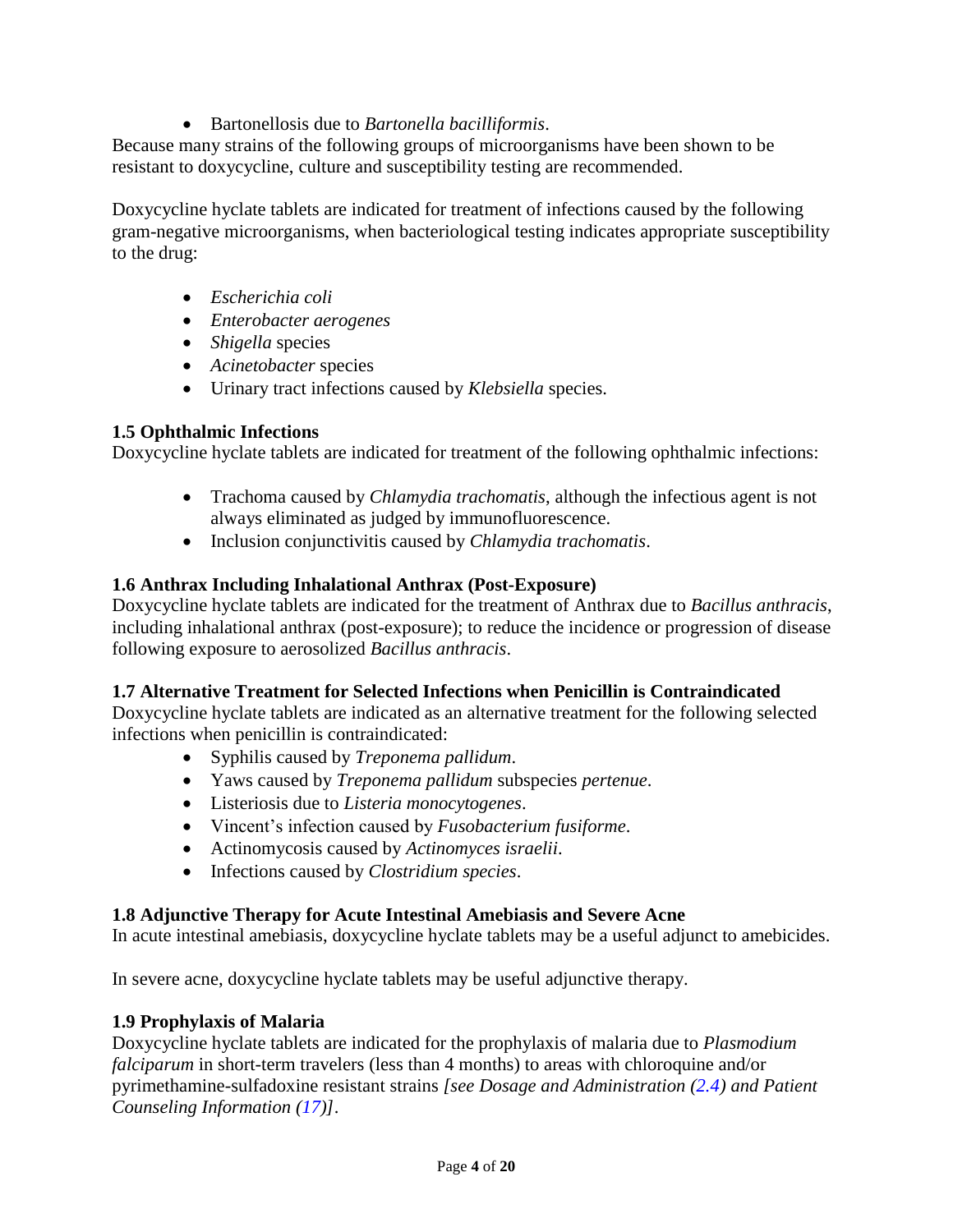## <span id="page-4-0"></span>**1.10 Usage**

To reduce the development of drug-resistant bacteria and maintain the effectiveness of doxycycline hyclate tablets and other antibacterial drugs, doxycycline hyclate tablets should be used only to treat or prevent infections that are proven or strongly suspected to be caused by susceptible bacteria. When culture and susceptibility information are available, they should be considered in selecting or modifying antibacterial therapy. In the absence of such data, local epidemiology and susceptibility patterns may contribute to the empiric selection of therapy.

# <span id="page-4-3"></span>**2 DOSAGE AND ADMINISTRATION**

### <span id="page-4-1"></span>**2.1 Important Administration Instructions**

- The usual dosage and frequency of administration of doxycycline hyclate tablets differs from that of the other tetracyclines. Exceeding the recommended dosage may result in an increased incidence of adverse reactions.
- Administer doxycycline hyclate tablets with adequate amounts of fluid to wash down the drugs and reduce the risk of esophageal irritation and ulceration *[see Adverse Reactions [\(6\)](#page-8-0)]*.
- If gastric irritation occurs, doxycycline hyclate tablets may be given with food or milk *[see Clinical Pharmacology [\(12.3\)](#page-11-2)]*
- Doxycycline hyclate tablets (150 mg) can be broken into two-thirds or one-third to provide a 100 mg and 50 mg strength, respectively *[see FDA-approved patient labeling]*.

#### <span id="page-4-2"></span>**2.2 Dosage in Adult Patients**

- The usual dosage of doxycycline hyclate tablets is 200 mg on the first day of treatment (administered 100 mg every 12 hours) followed by a maintenance dose of 100 mg daily. The maintenance dose may be administered as a single dose or as 50 mg every 12 hours.
- In the management of more severe infections (particularly chronic infections of the urinary tract), 100 mg every 12 hours is recommended.
- For certain selected specific indications, the recommended duration or dosage and duration of doxycycline hyclate tablets in adult patients are as follows:
	- 1. Streptococcal infections, therapy should be continued for 10 days.
	- 2. Uncomplicated urethral, endocervical, or rectal infection caused by *Chlamydia trachomatis*: 100 mg by mouth twice-a-day for 7 days.
	- 3. Uncomplicated gonococcal infections in adults (except anorectal infections in men): 100 mg, by mouth, twice-a-day for 7 days. As an alternate single visit dose, administer 300 mg stat followed in one hour by a second 300 mg dose.
	- 4. Nongonococcal urethritis (NGU) caused by *C. trachomatis* and *U. urealyticum:* 100 mg by mouth twice-a-day for 7 days.
	- 5. Syphilis early: Patients who are allergic to penicillin should be treated with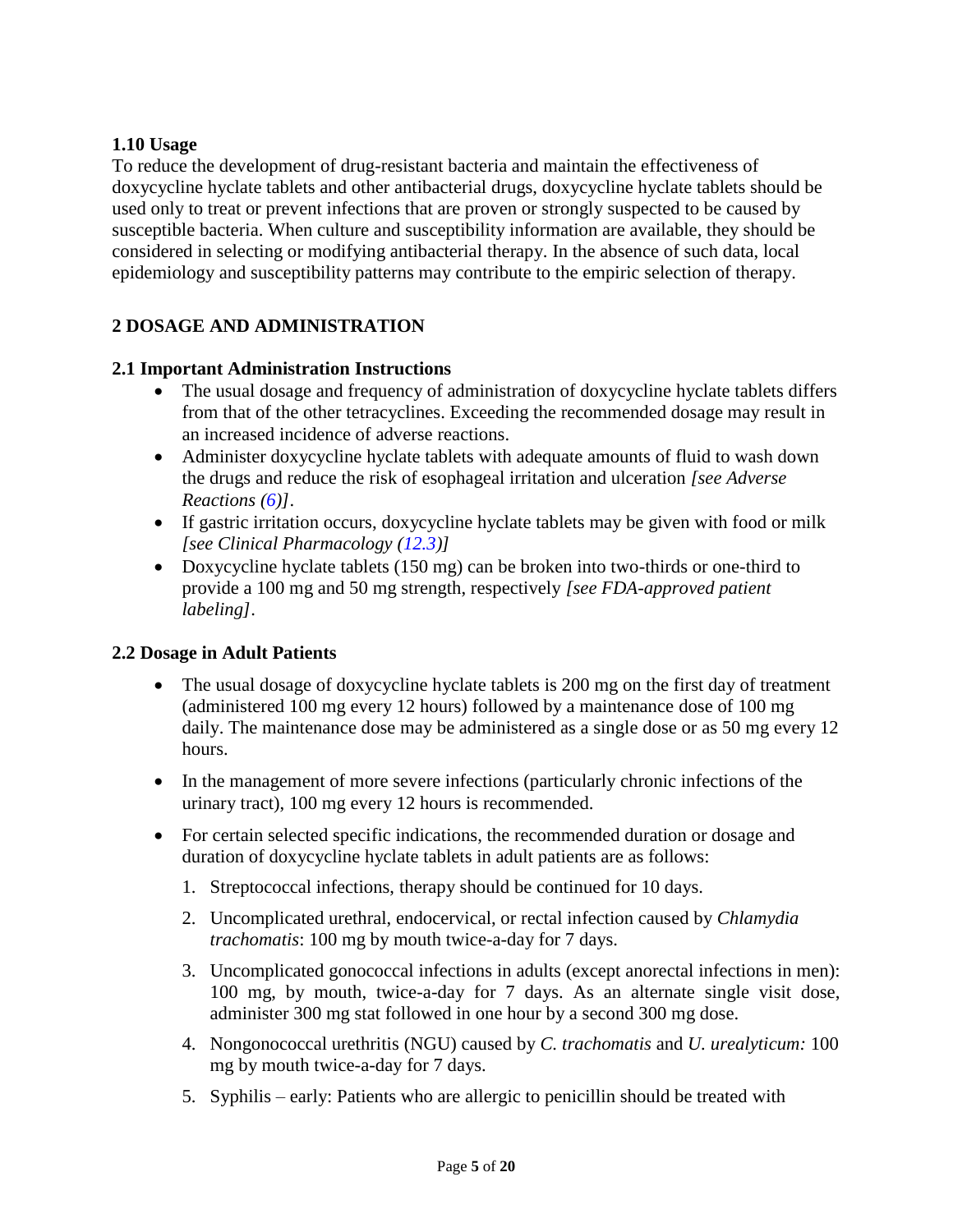doxycycline 100 mg by mouth twice-a-day for 2 weeks.

- 6. Syphilis of more than one year's duration: Patients who are allergic to penicillin should be treated with doxycycline 100 mg by mouth twice-a-day for 4 weeks.
- 7. Acute epididymo-orchitis caused by *N. gonorrhoeae*: 100 mg by mouth, twice-aday for at least 10 days.
- 8. Acute epididymo-orchitis caused by *C. trachomatis*: 100 mg, by mouth, twice-aday for at least 10 days.

### <span id="page-5-0"></span>**2.3 Dosage in Pediatric Patients**

- For all pediatric patients weighing less than 45 kg with severe or life threatening infections (e.g., anthrax, Rocky Mountain spotted fever), the recommended dosage of doxycycline hyclate tablets is 2.2 mg per kg of body weight administered every 12 hours. Pediatric patients weighing 45 kg or more should receive the adult dose *[see Warnings and Precautions [\(5.1\)](#page-6-1)]*.
- For pediatric patients with less severe disease (greater than 8 years of age and weighing less than 45 kg), the recommended dosage schedule of doxycycline hyclate tablets is 4.4 mg per kg of body weight divided into two doses on the first day of treatment, followed by a maintenance dose of 2.2 mg per kg of body weight (given as a single daily dose or divided into twice daily doses). For pediatric patients weighing over 45 kg, the usual adult dose should be used.

## <span id="page-5-1"></span>**2.4 Dosage for Prophylaxis of Malaria**

For adults, the recommended dose of doxycycline hyclate tablets is 100 mg daily.

For pediatric patients 8 years of age and older, the recommended dosage of doxycycline hyclate tablets is 2 mg per kg of body weight administered once daily. Pediatric patients weighing 45 kg or more should receive the adult dose. Prophylaxis should begin 1 or 2 days before travel to the malarious area. Prophylaxis should be continued daily during travel in the malarious area and for 4 weeks after the traveler leaves the malarious area.

#### <span id="page-5-2"></span>**2.5 Dosage for Inhalational Anthrax (Post-Exposure)**

For adults, the recommended dosage is 100 mg, of doxycycline hyclate tablets, by mouth, twicea-day for 60 days.

For pediatric patients weighing less than 45 kg, the recommended dosage of doxycycline hyclate tablets is 2.2 mg per kg of body weight, by mouth, twice-a-day for 60 days. Pediatric patients weighing 45 kg or more should receive the adult dose.

#### <span id="page-5-3"></span>**3 DOSAGE FORMS AND STRENGTHS**

Doxycycline hyclate tablets, USP 75 mg are light teal, round, biconvex film-coated tablets. Engraved "APO" on one side, "D75" on the other side.

Doxycycline hyclate tablets, USP 150 mg are mossy green, capsule shaped, biconvex filmcoated tablets. Engraved "A" bisect "P" bisect "O" on one side, "1" bisect "5" bisect "0" on the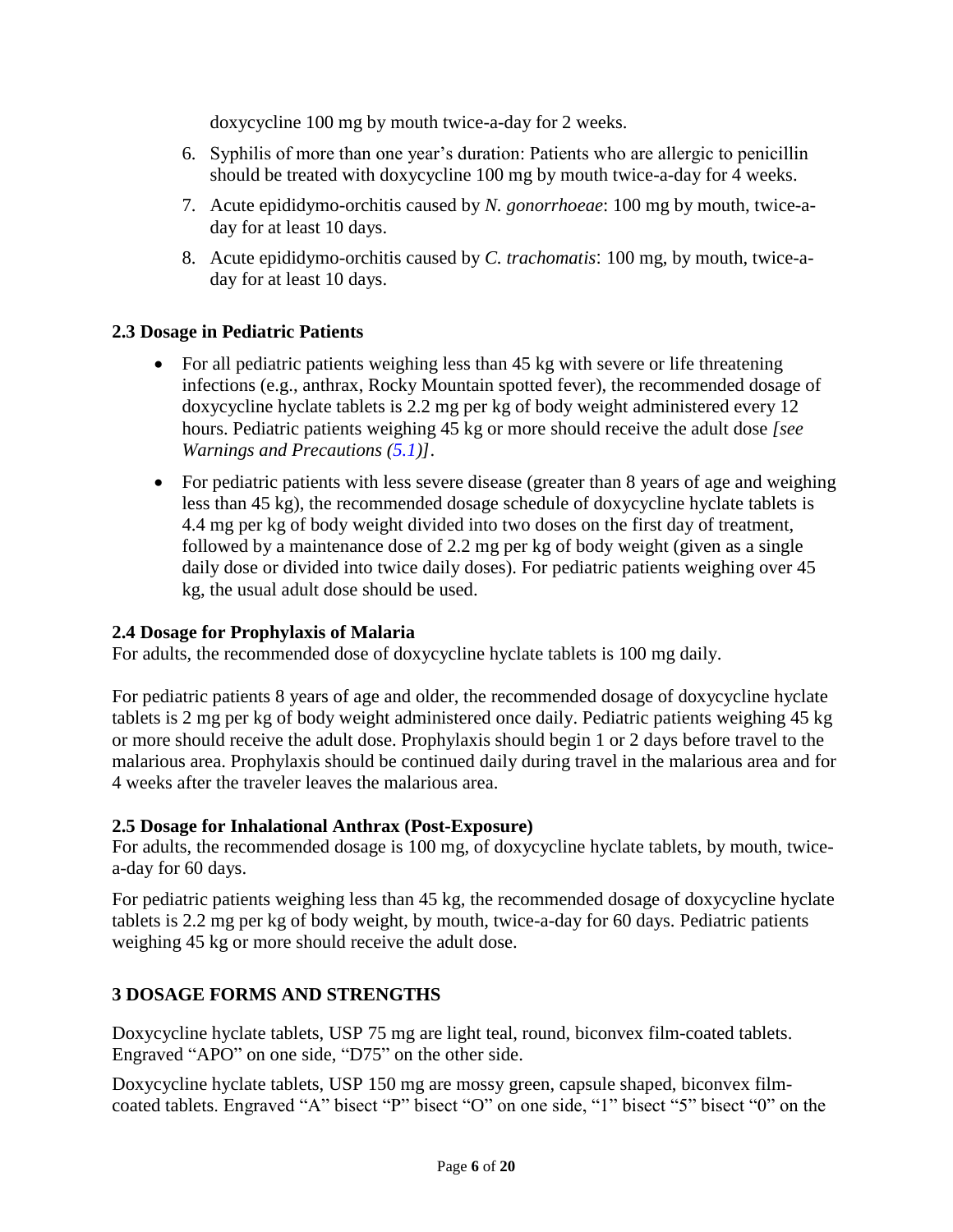other side. Each side of the functionally scored tablet has two parallel score lines for splitting into 3 equal portions.

# <span id="page-6-0"></span>**4 CONTRAINDICATIONS**

Doxycycline hyclate tablets are contraindicated in persons who have shown hypersensitivity to any of the tetracyclines.

### <span id="page-6-4"></span>**5 WARNINGS AND PRECAUTIONS**

### <span id="page-6-1"></span>**5.1 Tooth Development**

The use of drugs of the tetracycline-class during tooth development (last half of pregnancy, infancy and childhood to the age of 8 years) may cause permanent discoloration of the teeth (yellow-gray-brown). This adverse reaction is more common during long-term use of the drugs but it has been observed following repeated short-term courses. Enamel hypoplasia has also been reported. Use doxycycline hyclate tablets in pediatric patients 8 years of age or less only when the potential benefits are expected to outweigh the risks in severe or life-threatening conditions (e.g., anthrax, Rocky Mountain spotted fever), particularly when there are no alternative therapies.

## <span id="page-6-2"></span>**5.2 Clostridium difficile Associated Diarrhea**

*Clostridium difficile* associated diarrhea (CDAD) has been reported with use of nearly all antibacterial agents, including doxycycline, and may range in severity from mild diarrhea to fatal colitis. Treatment with antibacterial agents alters the normal flora of the colon leading to overgrowth of *C. difficile*.

*C. difficile* produces toxins A and B which contribute to the development of CDAD. Hypertoxin producing strains of *C. difficile* cause increased morbidity and mortality, as these infections can be refractory to antibacterial therapy and may require colectomy. CDAD must be considered in all patients who present with diarrhea following antibacterial use. Careful medical history is necessary since CDAD has been reported to occur over two months after the administration of antibacterial agents.

If CDAD is suspected or confirmed, ongoing antibacterial use not directed against *C. difficile*  may need to be discontinued. Appropriate fluid and electrolyte management, protein supplementation, antibacterial treatment of *C. difficile*, and surgical evaluation should be instituted as clinically indicated.

#### <span id="page-6-3"></span>**5.3 Photosensitivity**

Photosensitivity manifested by an exaggerated sunburn reaction has been observed in some individuals taking tetracyclines. Patients apt to be exposed to direct sunlight or ultraviolet light should be advised that this reaction can occur with tetracycline drugs, and treatment should be discontinued at the first evidence of skin erythema.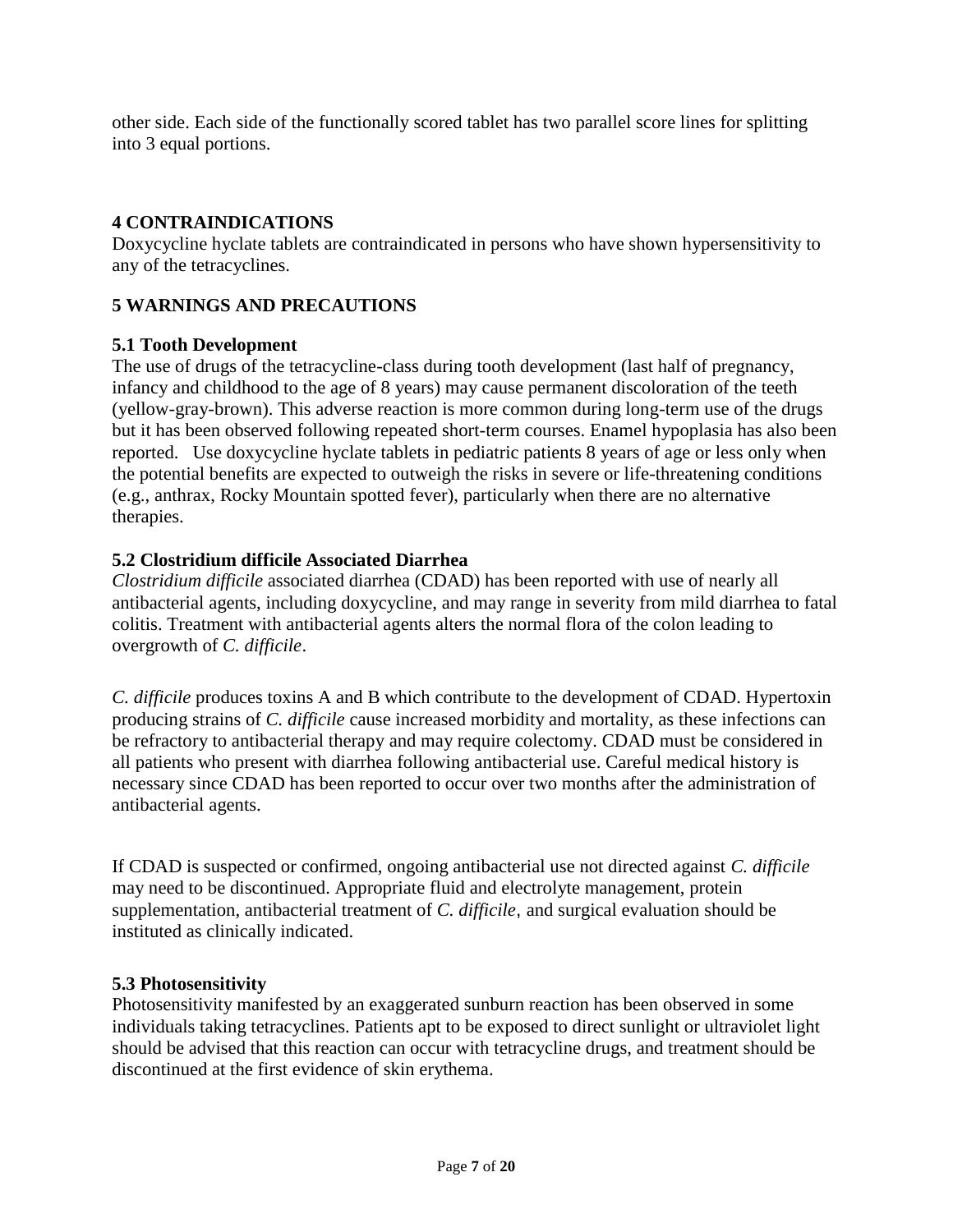## <span id="page-7-0"></span>**5.4 Potential for Microbial Overgrowth**

Doxycycline may result in overgrowth of non-susceptible organisms, including fungi. If such infections occur, discontinue use and institute appropriate therapy.

### <span id="page-7-2"></span>**5.5 Severe Skin Reactions**

Severe skin reactions, such as exfoliative dermatitis, erythema multiforme, Stevens-Johnson syndrome, toxic epidermal necrolysis, and drug reaction with eosinophilia and systemic symptoms (DRESS) have been reported in patients receiving doxycycline *[See Adverse Reactions [\(6\)](#page-8-0)]*. If severe skin reactions occur, doxycycline should be discontinued immediately and appropriate therapy should be instituted.

### **5.6 Intracranial Hypertension**

Intracranial hypertension (IH, pseudotumor cerebri) has been associated with the use of tetracyclines including doxycycline. Clinical manifestations of IH include headache, blurred vision, diplopia, and vision loss; papilledema can be found on fundoscopy. Women of childbearing age who are overweight or have a history of IH are at greater risk for developing tetracycline associated IH. Concomitant use of isotretinoin and doxycycline should be avoided because isotretinoin is also known to cause pseudotumor cerebri.

Although IH typically resolves after discontinuation of treatment, the possibility for permanent visual loss exists. If visual disturbance occurs during treatment, prompt ophthalmologic evaluation is warranted. Since intracranial pressure can remain elevated for weeks after drug cessation patients should be monitored until they stabilize.

## <span id="page-7-5"></span><span id="page-7-1"></span>**5.7 Delayed Skeletal Development**

All tetracyclines form a stable calcium complex in any bone-forming tissue. A decrease in fibula growth rate has been observed in prematures given oral tetracycline in doses of 25 mg per kg every six hours. This reaction was shown to be reversible when the drug was discontinued.

Results of animal studies indicate that tetracyclines cross the placenta, are found in fetal tissues, and can have toxic effects on the developing fetus (often related to retardation of skeletal development). Evidence of embryotoxicity also has been noted in animals treated early in pregnancy. Tetracycline-class drugs can cause fetal harm when administered to a pregnant woman, but data for doxycycline are limited. If any tetracycline is used during pregnancy or if the patient becomes pregnant while taking these drugs, the patient should be apprised of the potential hazard to the fetus.

## <span id="page-7-3"></span>**5.8 Antianabolic Action**

The antianabolic action of the tetracyclines may cause an increase in BUN. Studies to date indicate that this does not occur with the use of doxycycline in patients with impaired renal function.

#### <span id="page-7-4"></span>**5.9 Incomplete Suppression of Malaria**

Doxycycline offers substantial but not complete suppression of the asexual blood stages of *Plasmodium* strains.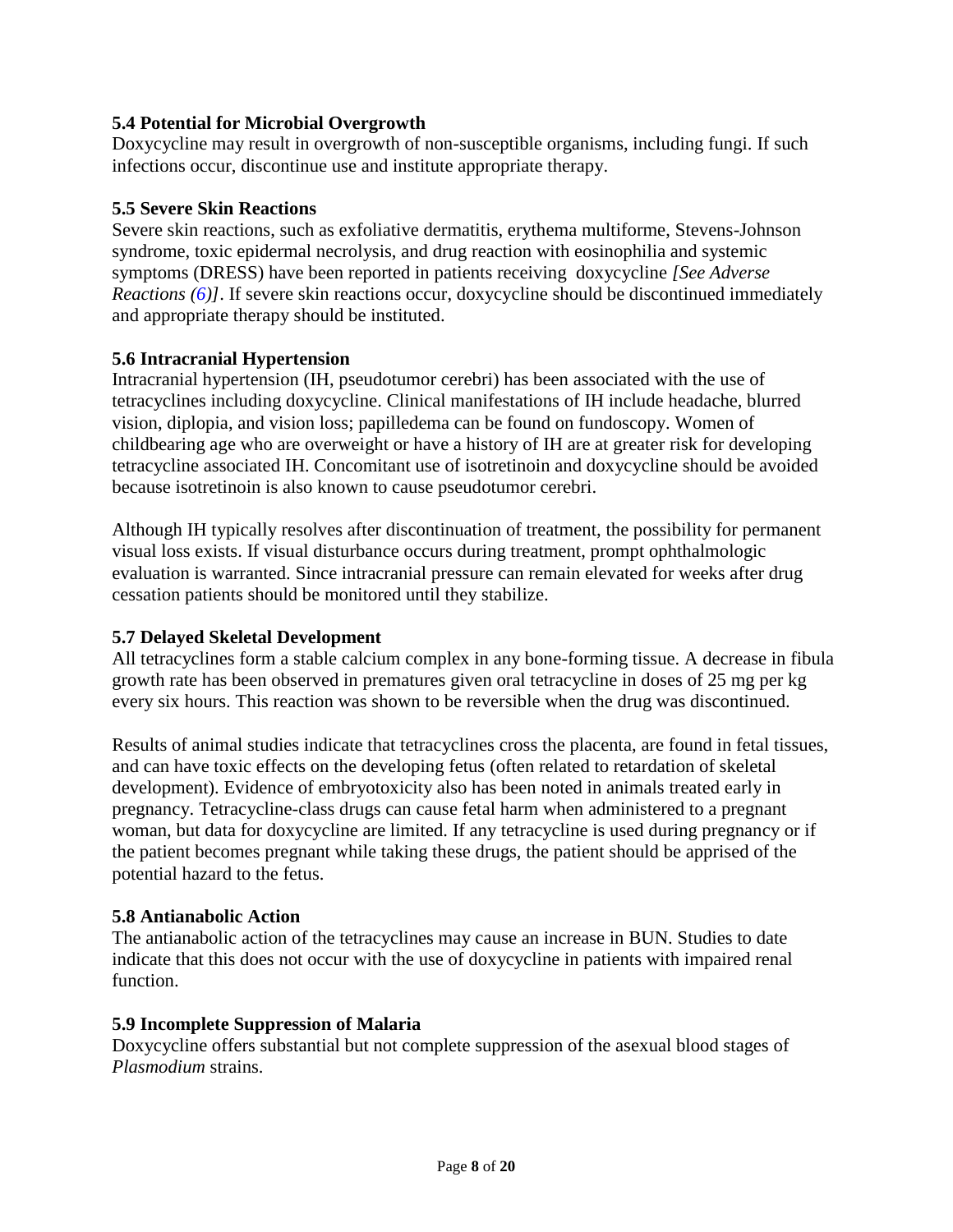Doxycycline does not suppress *P. falciparum*'s sexual blood stage gametocytes. Subjects completing this prophylactic regimen may still transmit the infection to mosquitoes outside endemic areas.

# <span id="page-8-1"></span>**5.10 Development of Drug-Resistant Bacteria**

Prescribing doxycycline in the absence of a proven or strongly suspected bacterial infection or a prophylactic indication is unlikely to provide benefit to the patient and increases the risk of the development of drug-resistant bacteria.

# <span id="page-8-2"></span>**5.11 Laboratory Monitoring for Long-Term Therapy**

In long-term therapy, periodic laboratory evaluation of organ systems, including hematopoietic, renal and hepatic studies should be performed.

# <span id="page-8-0"></span>**6 ADVERSE REACTIONS**

The following adverse reactions have been identified during clinical trials or post-approval use of tetracycline-class drugs, including doxycycline. Because these reactions are reported voluntarily from a population of uncertain size, it is not always possible to reliably estimate their frequency or establish a causal relationship to drug exposure.

*Gastrointestinal:* Anorexia, nausea, vomiting, diarrhea, glossitis, dysphagia, enterocolitis, inflammatory lesions (with monilial overgrowth) in the anogenital region, and pancreatitis. Hepatotoxicity has been reported. These reactions have been caused by both the oral and parenteral administration of tetracyclines. Superficial discoloration of the adult permanent dentition, reversible upon drug discontinuation and professional dental cleaning has been reported. Permanent tooth discoloration and enamel hypoplasia may occur with drugs of the tetracycline class when used during tooth development *[See Warnings and Precautions [\(5.1\)](#page-6-1)]*. Instances of esophagitis and esophageal ulcerations have been reported in patients receiving capsule and tablet forms of drugs in the tetracycline-class. Most of these patients took medications immediately before going to bed [see *Dosage and Administration* (*[2.1](#page-4-1)*)].

*Skin:* Maculopapular and erythematous rashes, Stevens-Johnson syndrome, toxic epidermal necrolysis, exfoliative dermatitis, and erythema multiforme have been reported. Photosensitivity has been reported [see *Warnings and Precautions* (*[5.3](#page-6-3)*)].

*Renal:* Rise in BUN has been reported and is apparently dose-related [see *Warnings and Precautions* (*5.8*)].

*Hypersensitivity reactions:* Urticaria, angioneurotic edema, anaphylaxis, anaphylactoid purpura, serum sickness, pericarditis, exacerbation of systemic lupus erythematosus, and drug reaction with eosinophilia and systemic symptoms (DRESS).

*Blood:* Hemolytic anemia, thrombocytopenia, neutropenia, and eosinophilia have been reported.

*Intracranial Hypertension:* Intracranial hypertension (IH, pseudotumor cerebri) has been associated with the use of tetracyclines [see *Warnings and Precautions* (*5.6*)].

*Thyroid Gland Changes:* When given over prolonged periods, tetracyclines have been reported to produce brown-black microscopic discoloration of thyroid glands. No abnormalities of thyroid function are known to occur.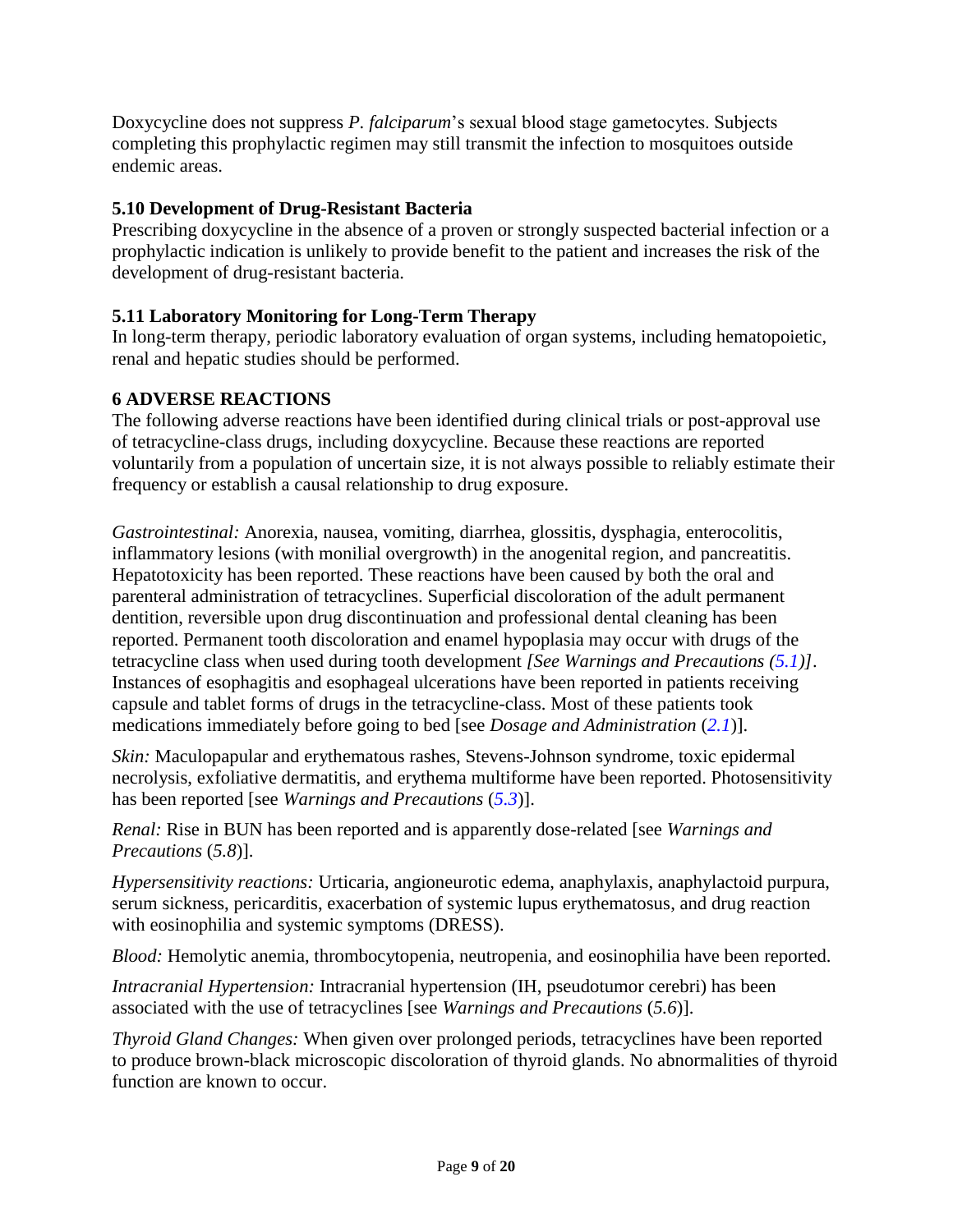# <span id="page-9-6"></span>**7 DRUG INTERACTIONS**

## <span id="page-9-0"></span>**7.1 Anticoagulant Drugs**

Because tetracyclines have been shown to depress plasma prothrombin activity, patients who are on anticoagulant therapy may require downward adjustment of their anticoagulant dosage.

# <span id="page-9-1"></span>**7.2 Penicillin**

Since bacteriostatic drugs may interfere with the bactericidal action of penicillin, it is advisable to avoid giving tetracyclines, including doxycycline in conjunction with penicillin.

## <span id="page-9-2"></span>**7.3 Antacids and Iron Preparations**

Absorption of tetracyclines, including doxycycline is impaired by antacids containing aluminum, calcium, or magnesium, bismuth subsalicylate, and iron-containing preparations.

# <span id="page-9-3"></span>**7.4 Oral Contraceptives**

Concurrent use of tetracyclines, including doxycycline may render oral contraceptives less effective.

## <span id="page-9-4"></span>**7.5 Barbiturates and Anti-Epileptics**

<span id="page-9-7"></span>Barbiturates, carbamazepine, and phenytoin decrease the half-life of doxycycline.

## **7.6 Penthrane®**

The concurrent use of tetracycline and Penthrane<sup>®</sup> (methoxyflurane) has been reported to result in fatal renal toxicity.

## <span id="page-9-8"></span>**7.7 Drug and Laboratory Test Interactions**

False elevations of urinary catecholamines may occur due to interference with the fluorescence test.

# <span id="page-9-9"></span>**8 USE IN SPECIFIC POPULATIONS**

## <span id="page-9-5"></span>**8.1 Pregnancy**

# **Teratogenic Effects. Pregnancy Category D:** [see *Warnings and Precautions* (*5.7*)]

There are no adequate and well-controlled studies on the use of doxycycline in pregnant women. The vast majority of reported experience with doxycycline during human pregnancy is shortterm, first trimester exposure. There are no human data available to assess the effects of longterm therapy of doxycycline in pregnant women such as that proposed for the treatment of anthrax exposure. An expert review of published data on experiences with doxycycline use during pregnancy by TERIS - the Teratogen Information System - concluded that therapeutic doses during pregnancy are unlikely to pose a substantial teratogenic risk (the quantity and quality of data were assessed as limited to fair), but the data are insufficient to state that there is no risk. $<sup>1</sup>$  $<sup>1</sup>$  $<sup>1</sup>$ </sup>

A case-control study (18,515 mothers of infants with congenital anomalies and 32,804 mothers of infants with no congenital anomalies) shows a weak but marginally statistically significant association with total malformations and use of doxycycline anytime during pregnancy. Sixty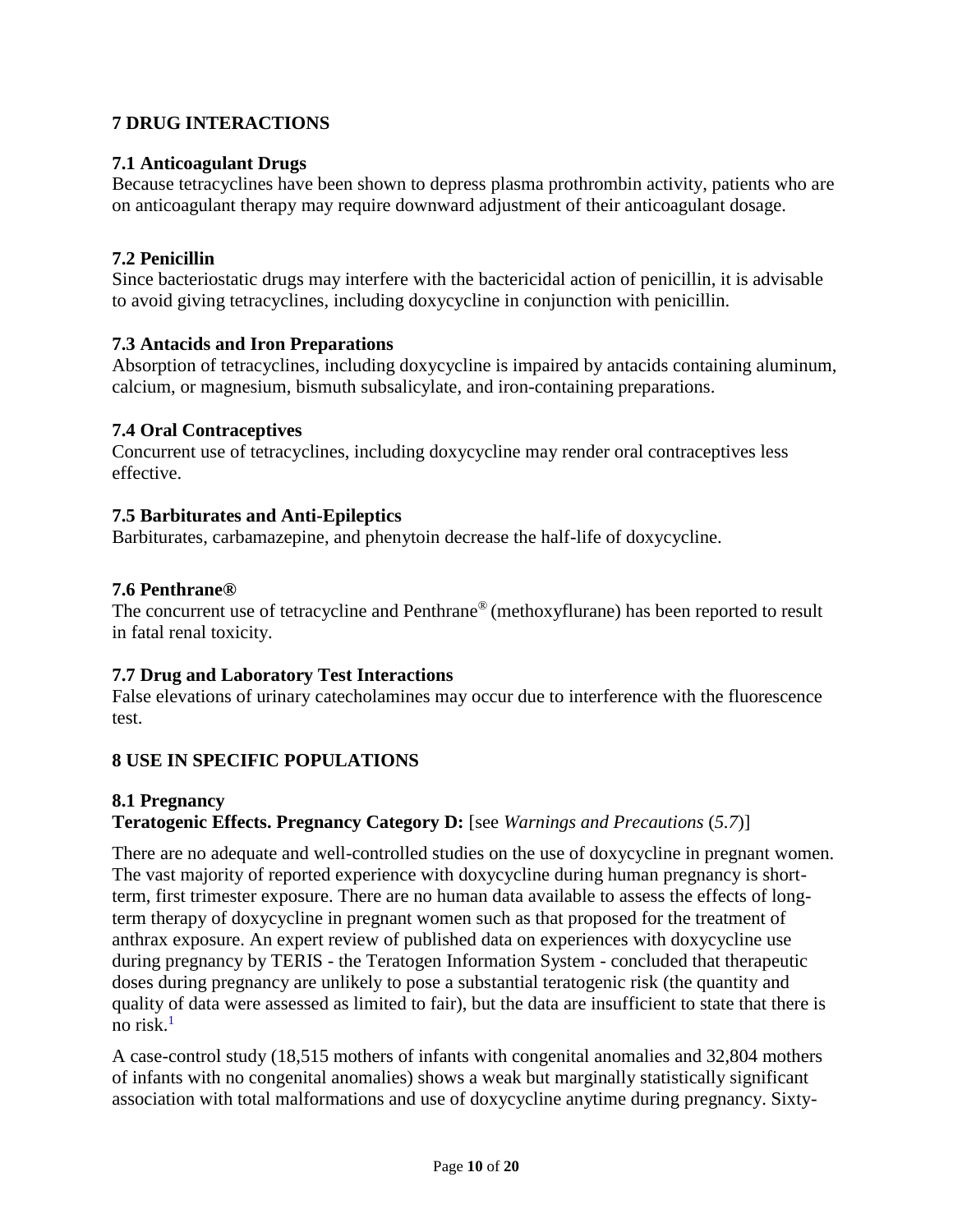three (0.19%) of the controls and 56 (0.30%) of the cases were treated with doxycycline. This association was not seen when the analysis was confined to maternal treatment during the period of organogenesis (that is, in the second and third months of gestation), with the exception of a marginal relationship with neural tube defect based on only two-exposed cases.<sup>[2](#page-14-3)</sup>

A small prospective study of 81 pregnancies describes 43 pregnant women treated for 10 days with doxycycline during early first trimester. All mothers reported their exposed infants were normal at 1 year of age. $3$ 

Nonteratogenic effects: [see *Warnings and Precautions* (*[5.1,](#page-6-1) [5.7](#page-7-5)*)].

# <span id="page-10-0"></span>**8.3 Nursing Mothers**

Tetracyclines are excreted in human milk, however, the extent of absorption of tetracyclines including doxycycline, by the breastfed infant is not known. Short-term use by lactating women is not necessarily contraindicated. The effects of prolonged exposure to doxycycline in breast milk are unknown<sup>4</sup>[.](#page-15-2) Because of the potential for serious adverse reactions in nursing infants from doxycycline, a decision should be made whether to discontinue nursing or to discontinue the drug, taking into account the importance of the drug to the mother [see *Warnings and Precautions* (*[5.1,](#page-6-1) [5.7](#page-7-5)*)].

# <span id="page-10-1"></span>**8.4 Pediatric Use**

Because of the effects of drugs of the tetracycline-class on tooth development and growth, use doxycycline in pediatric patients 8 years of age or less only when the potential benefits are expected to outweigh the risks in severe or life-threatening conditions (e.g., anthrax, Rocky Mountain spotted fever), particularly when there are no alternative therapies *[see Warnings and Precautions [\(5.1,](#page-6-1) [5.7\)](#page-7-5) and Dosage and Administration [\(2.1,](#page-4-1) [2.5\)](#page-5-2)]*.

# <span id="page-10-2"></span>**8.5 Geriatric Use**

Clinical studies of doxycycline hyclate tablets did not include sufficient numbers of subjects aged 65 and over to determine whether they respond differently from younger subjects. Other reported clinical experience has not identified differences in responses between the elderly and younger patients.

# <span id="page-10-3"></span>**10 OVERDOSAGE**

In case of overdosage, discontinue medication, treat symptomatically and institute supportive measures. Dialysis does not alter serum half-life and thus would not be of benefit in treating cases of overdosage.

# <span id="page-10-4"></span>**11 DESCRIPTION**

Doxycycline hyclate tablets, USP contain doxycycline hyclate, USP a tetracycline class drug synthetically derived from oxytetracycline, in an immediate release formulation for oral administration.

The molecular formula of doxycycline hyclate is  $(C_{22}H_{24}N_2O_8, HCl)_2 \cdot C_2H_6O \cdot H_2O$  and the molecular weight of doxycycline hyclate is 1025.87. The chemical name for doxycycline hyclate, USP is: 4-(Dimethylamino)-1,4,4a,5,5a,6,11,12a-octahydro-3,5,10,12,12apentahydroxy-6-methyl-1,11-dioxo-2- naphthacenecarboxamide monohydrochloride, compound with ethyl alcohol (2:1), monohydrate (USP).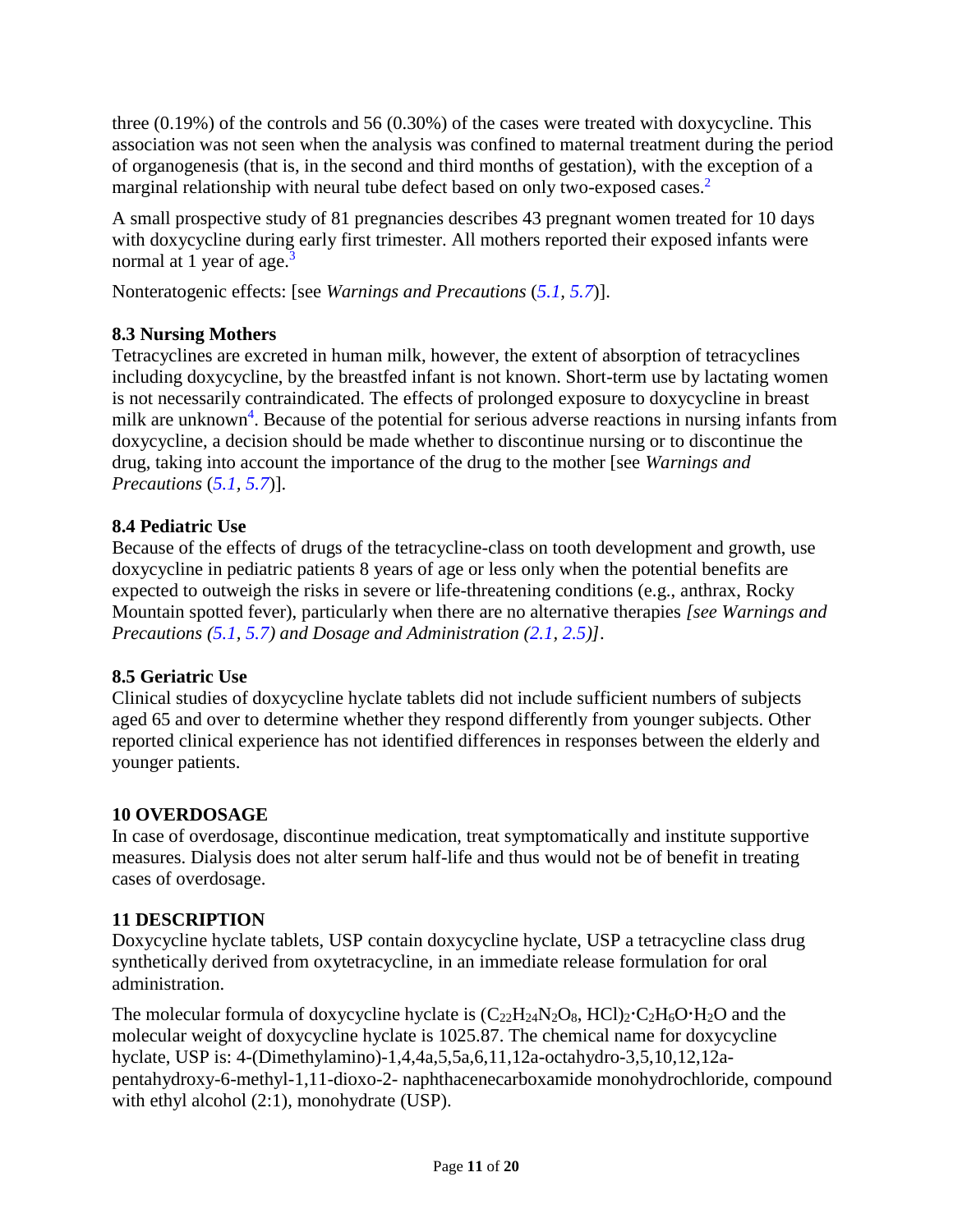The structural formula for doxycycline hyclate is:



# **Figure 1: Structure of Doxycycline Hyclate**

Doxycycline hyclate, USP is a yellow crystalline powder slightly soluble in ethanol, practically insoluble in chloroform and ether.

Doxycycline hyclate tablets, USP are available as 75 mg and 150 mg. Each 75 mg tablet contains 86.6 mg of doxycycline hyclate, USP equivalent to 75 mg of doxycycline. Each 150 mg tablet contains 173.1 mg of doxycycline hyclate, USP equivalent to 150 mg of doxycycline.

Inactive ingredients in the tablet formulation are: colloidal silicon dioxide, croscarmellose sodium, lactose monohydrate, magnesium stearate and microcrystalline cellulose.

Film-coating solution for 75 mg contains: D&C Yellow # 10 aluminum lake, FD&C Blue # 1 aluminum lake, polyethylene glycol, polyvinyl alcohol, talc and titanium dioxide.

Film-coating solution for 150 mg contains: ferric oxide yellow, indigotine aluminum lake (blue # 2), polyethylene glycol, polyvinyl alcohol, talc and titanium dioxide.

# <span id="page-11-0"></span>**12 CLINICAL PHARMACOLOGY**

# <span id="page-11-1"></span>**12.1 Mechanism of Action**

Doxycycline is a tetracycline-class antimicrobial drug *[see Microbiology [\(12.4\)](#page-12-0)]*.

# <span id="page-11-2"></span>**12.3 Pharmacokinetics**

## Absorption

Doxycycline hyclate tablets: Following administration of a single 300 mg dose to adult volunteers, average peak plasma doxycycline levels were 3.0 mcg per mL at 3 hours, decreasing to 1.18 mcg per mL at 24 hours. The mean  $C_{\text{max}}$  and  $AUC_{0-\infty}$  of doxycycline are 24% and 15% lower, respectively, following single dose administration of doxycycline hyclate tablets, 150 mg tablets with a high fat meal (including milk) compared to fasted conditions. The clinical significance of these decreases is unknown.

# Excretion

Tetracyclines are concentrated in bile by the liver and excreted in the urine and feces at high concentrations and in a biologically active form.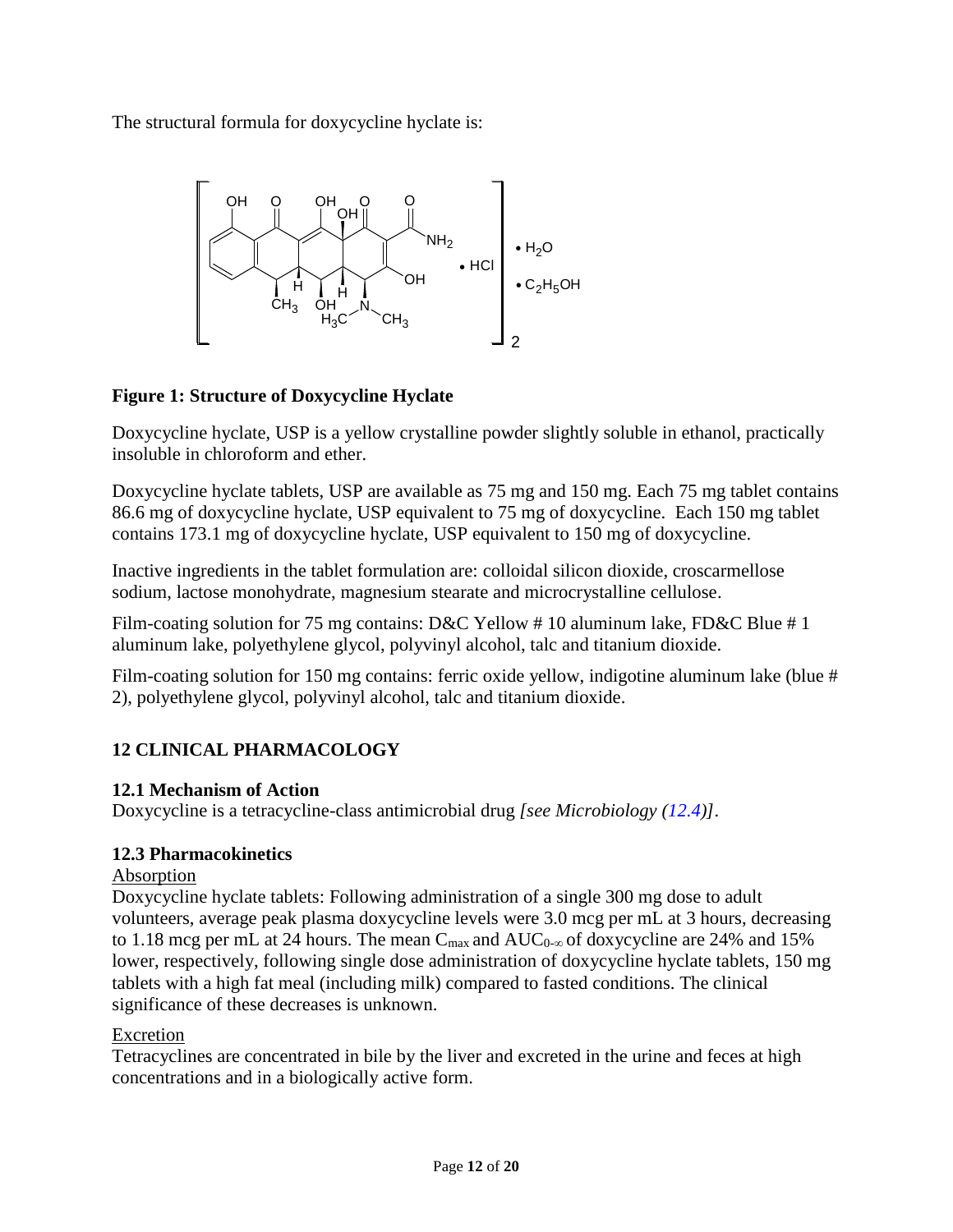Excretion of doxycycline by the kidney is about 40% per 72 hours in individuals with a creatinine clearance of about 75 mL per minute. This percentage may fall as low as 1% per 72 hours to 5% per 72 hours in individuals with a creatinine clearance below 10 mL per minute.

Studies have shown no significant difference in the serum half-life of doxycycline (range 18 to 22 hours) in individuals with normal and severely impaired renal function. Hemodialysis does not alter the serum half-life.

### <span id="page-12-0"></span>**12.4 Microbiology**

#### Mechanism of Action

Doxycycline inhibits bacterial protein synthesis by binding to the 30S ribosomal subunit. Doxycycline has bacteriostatic activity against a broad range of Gram-positive and Gramnegative bacteria.

Resistance

Cross resistance with other tetracyclines is common.

#### Antimicrobial Activity

Doxycycline has been shown to be active against most isolates of the following microorganisms, both *in vitro* and in clinical infections *[see Indications and Usage [\(1\)](#page-2-5)]*.

#### **Gram-negative bacteria**

*Acinetobacter* species *Bartonella bacilliformis Brucella* species *Campylobacter fetus Enterobacter aerogenes Escherichia coli Francisella tularensis Haemophilus ducreyi Haemophilus influenzae Klebsiella granulomatis Klebsiella* species *Neisseria gonorrhoeae Shigella* species *Vibrio cholerae Yersinia pestis* **Gram-positive bacteria**  *Bacillus anthracis*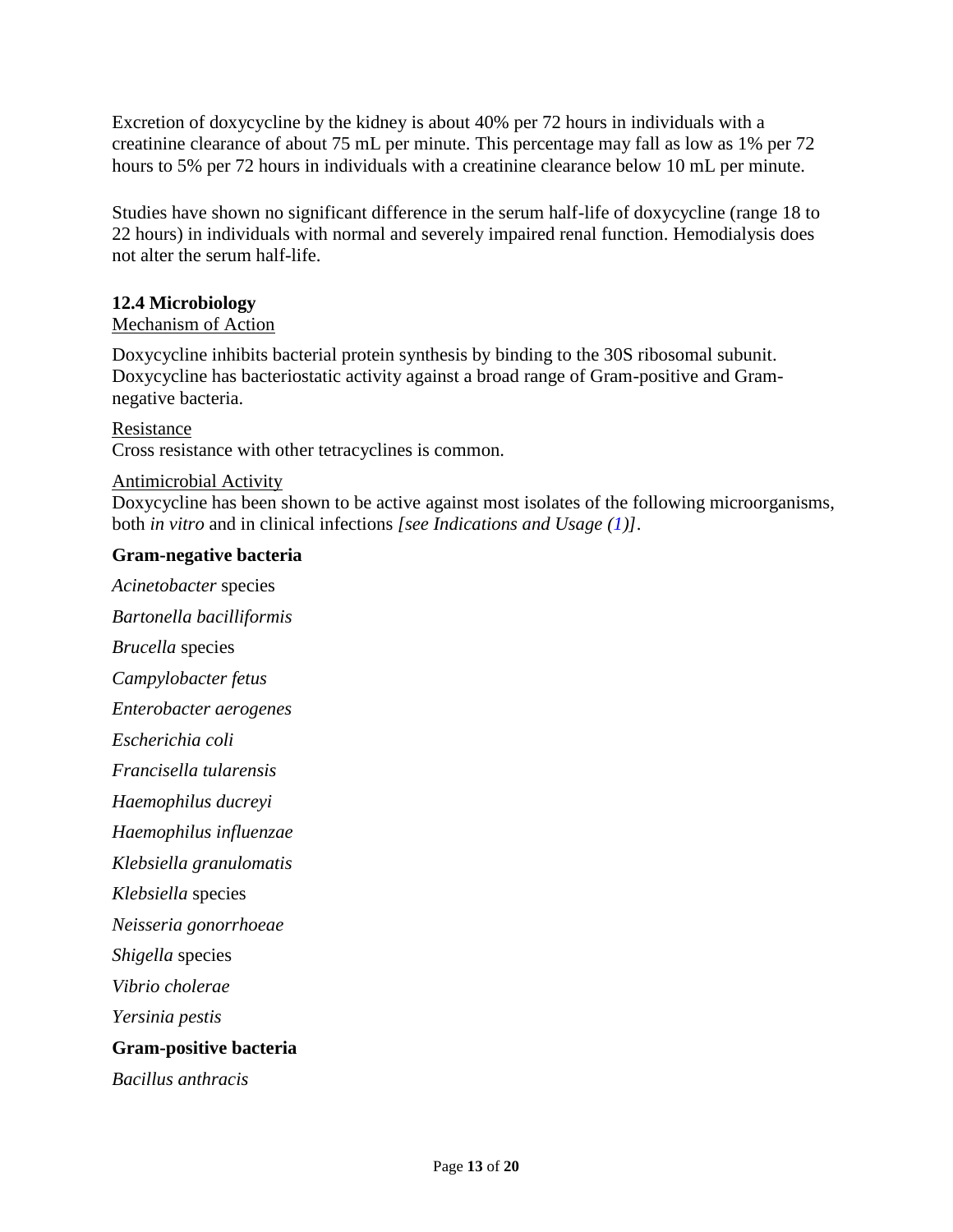*Listeria monocytogenes*

*Streptococcus pneumoniae*

#### **Anaerobic bacteria**

*Clostridium* species

*Fusobacterium fusiforme* 

*Propionibacterium acnes*

#### **Other bacteria**

*Nocardiae and* other aerobic *Actinomyces* species

*Borrelia recurrentis* 

*Chlamydophila psittaci* 

*Chlamydia trachomatis* 

*Mycoplasma pneumoniae* 

*Rickettsiae* species

*Treponema pallidum*

*Treponema pallidum* subspecies *pertenue* 

*Ureaplasma urealyticum*

#### **Parasites**

*Balantidium coli* 

*Entamoeba* species

#### *Plasmodium falciparum\**

\*Doxycycline has been found to be active against the asexual erythrocytic forms of *Plasmodium falciparum*, but not against the gametocytes of *P. falciparum*. The precise mechanism of action of the drug is not known.

#### Susceptibility Testing

For specific information regarding susceptibility test interpretive criteria and associated test methods and quality control standards recognized by FDA for this drug, please see: https://www.fda.gov/STIC.

## <span id="page-13-0"></span>**13 NONCLINICAL TOXICOLOGY**

#### <span id="page-13-1"></span>**13.1 Carcinogenesis, Mutagenesis, Impairment of Fertility**

Long-term studies in animals to evaluate carcinogenic potential of doxycycline hyclate have not been conducted.

However, a 2 year carcinogenicity study with doxycycline administered daily by oral gavage to adult rats (20, 75, 200 mg/kg/day) demonstrated an increase in uterine polyps in female rats at 200 mg/kg/day (10 times the maximum recommended daily adult dose of doxycycline hyclate tablets based on body surface area comparison) with no change in tumor incidence in male rats at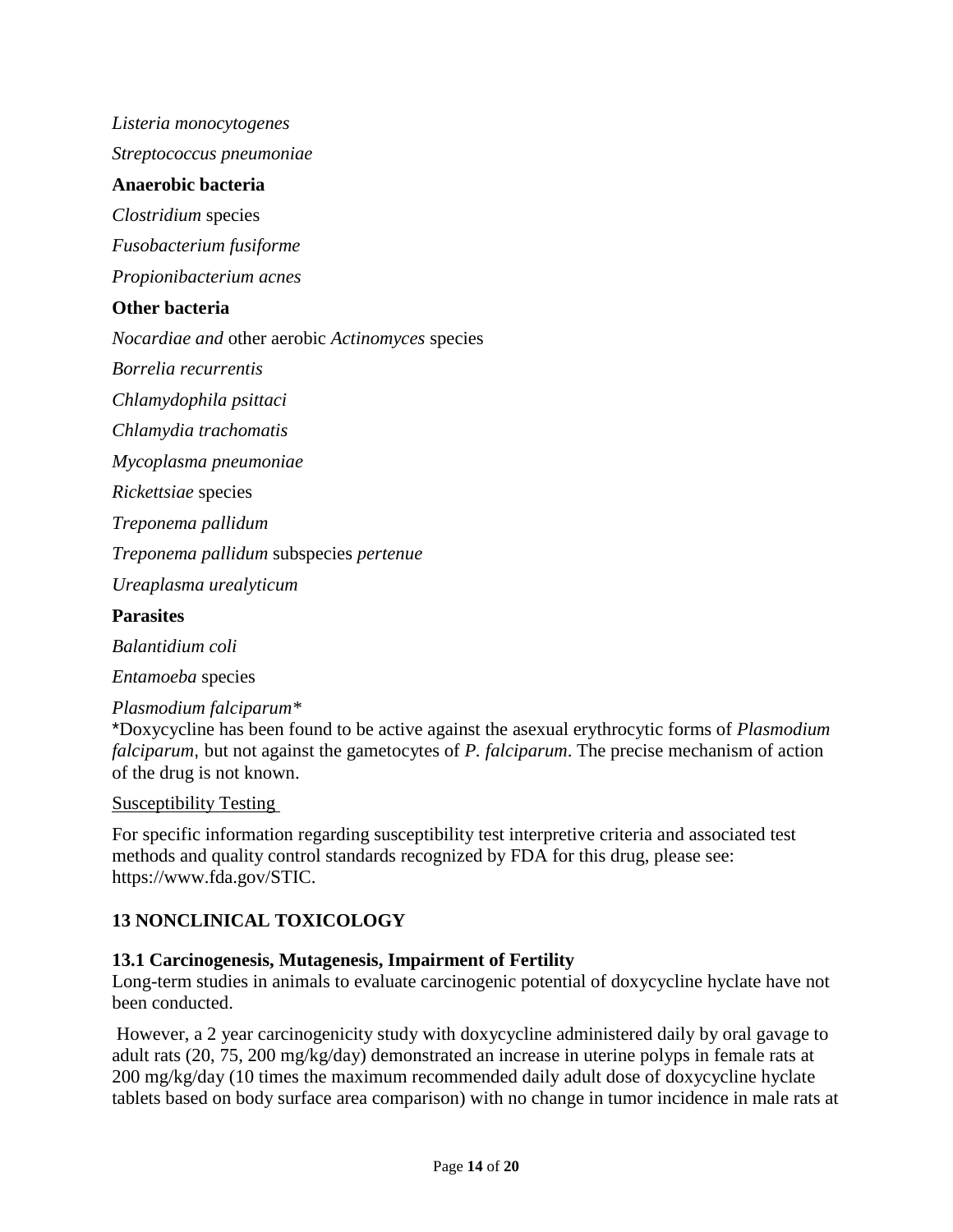the same dose. A 2-year carcinogenicity study with doxycycline administered daily by oral gavage to adult male (maximum dose 150 mg/kg/day) and female (maximum dose 300 mg/kg/day) mice showed no changes in tumor incidence, at approximately 4 and 7 times the maximum recommended daily adult dose of doxycycline hyclate tablets, based on a body surface area comparison, respectively*.*

Mutagenesis and fertility studies have not been conducted with doxycycline hyclate tablets. Mutagenesis studies with doxycycline demonstrated no potential to cause genetic toxicity in an *in vitro* point mutation study with mammalian cells or in an *in vivo* micronucleus assay in CD-1 mice. However, data from an *in vitro* mammalian chromosomal aberration assay conducted in CHO cells suggest that doxycycline is a weak clastogen. Oral administration of doxycycline to Sprague-Dawley rats showed adverse effects on fertility and reproduction including increased time for mating, reduced sperm motility, velocity and concentration as well as increased pre and post implantation loss. Reduced sperm velocity was seen at the lowest dosage tested, 50 mg/kg/day which is 2.5 times the maximum recommended daily adult dose of doxycycline hyclate tablets. Although doxycycline impairs the fertility of rats when administered at sufficient dosages, the effect of doxycycline on human fertility is unknown.

# <span id="page-14-0"></span>**13.2 Animal Toxicology and/or Pharmacology**

Hyperpigmentation of the thyroid has been produced by members of the tetracycline-class in the following species: in rats by oxytetracycline, doxycycline, tetracycline PO4, and methacycline; in minipigs by doxycycline, minocycline, tetracycline PO4, and methacycline; in dogs by doxycycline and minocycline; in monkeys by minocycline.

Minocycline, tetracycline PO4, methacycline, doxycycline, tetracycline base, oxytetracycline HCl, and tetracycline HCl, were goitrogenic in rats fed a low iodine diet. This goitrogenic effect was accompanied by high radioactive iodine uptake. Administration of minocycline also produced a large goiter with high radioiodine uptake in rats fed a relatively high iodine diet.

Treatment of various animal species with this class of drugs has also resulted in the induction of thyroid hyperplasia in the following: in rats and dogs (minocycline); in chickens (chlortetracycline); and in rats and mice (oxytetracycline). Adrenal gland hyperplasia has been observed in goats and rats treated with oxytetracycline.

Results of animal studies indicate that tetracyclines cross the placenta and are found in fetal tissues.

# <span id="page-14-1"></span>**15 REFERENCES**

- <span id="page-14-2"></span>1 Friedman JM, Polifka JE. Teratogenic Effects of Drugs. A Resource for Clinicians (TERIS). Baltimore, MD: The Johns Hopkins University Press: 2000: 149-195. The TERIS (Teratogen Information System) is available at: http://www.micromedexsolutions.com/ (cited: 2016 Jan).
- <span id="page-14-3"></span>2 Cziezel AE and Rockenbauer M. Teratogenic study of doxycycline. Obstet Gynecol 1997; 89: 524- 528.
- <span id="page-14-4"></span>3 Horne HW Jr. and Kundsin RB. The role of mycoplasma among 81 consecutive pregnancies: a prospective study. Int J Fertil 1980; 25: 315-317.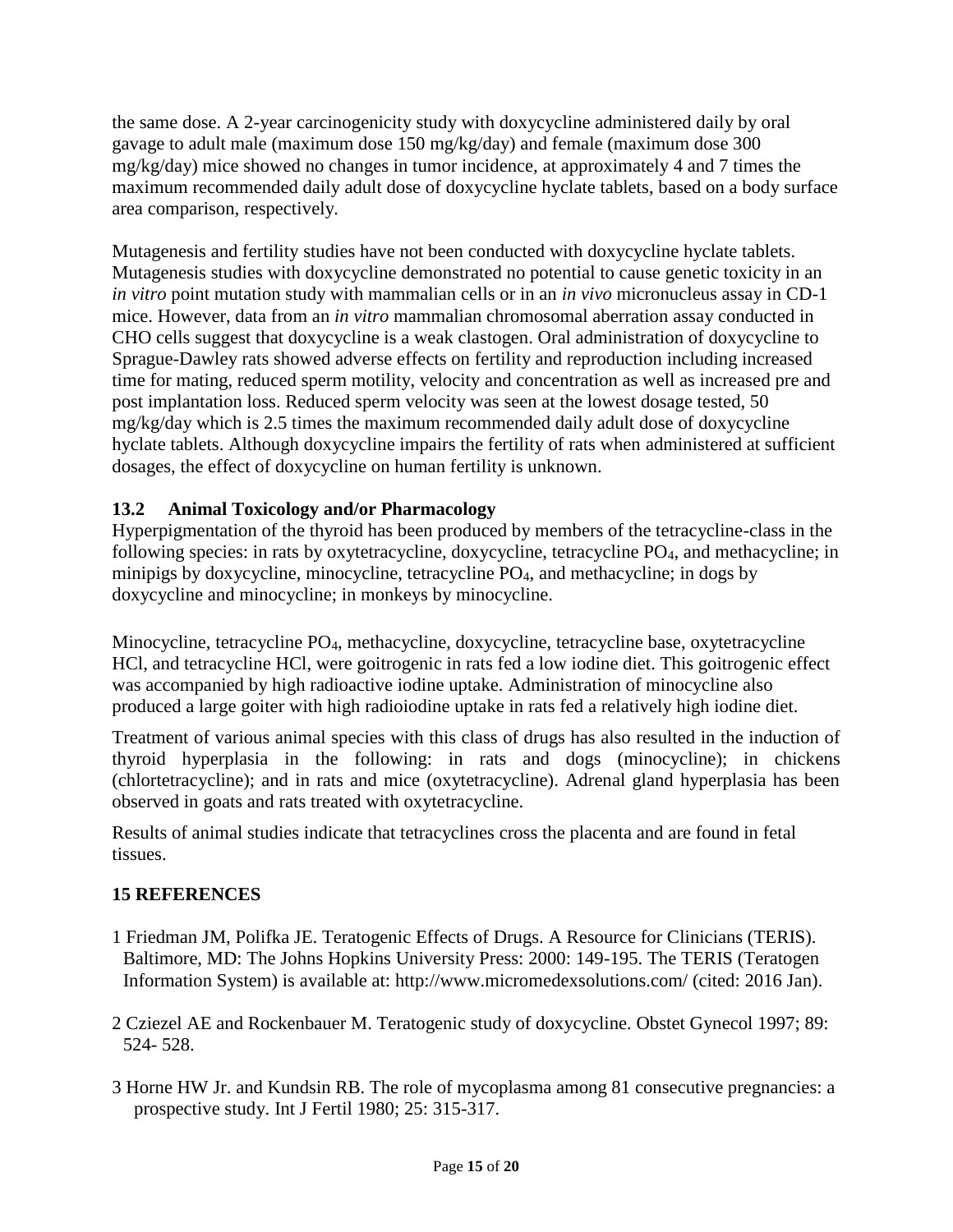<span id="page-15-2"></span>4 Drugs and Lactation Database (LactMed) [Internet]. Bethesda (MD): National Library of Medicine (US); [Last Revision Date 2015 March 10; cited 2016 Jan]. Doxycycline; LactMed Record Number: 100; [about 3 screens]. Available from: http://toxnet.nlm.nih.gov/newtoxnet/lactmed.htm

# <span id="page-15-1"></span>**16 HOW SUPPLIED/STORAGE AND HANDLING**

#### How Supplied

Doxycycline hyclate tablets, USP 75 mg are light teal, round, biconvex film-coated tablets. Engraved "APO" on one side, "D75" on the other side. Each 75 mg tablet contains 86.6 mg of doxycycline hyclate, USP equivalent to 75 mg of doxycycline.

| Bottles of 60 tablets:  | NDC 60505-4382-6 |
|-------------------------|------------------|
| Bottles of 100 tablets: | NDC 60505-4382-1 |
| Bottles of 500 tablets: | NDC 60505-4382-5 |

Doxycycline hyclate tablets, USP 150 mg are mossy green, capsule shaped, biconvex filmcoated tablets. Engraved "A" bisect "P" bisect "O" on one side, "1" bisect "5" bisect "0" on the other side. Each side of the functionally scored tablet has two parallel score lines for splitting into 3 equal portions. Each 150 mg tablet contains 173.1 mg of doxycycline hyclate, USP equivalent to 150 mg of doxycycline.

| Bottles of 60 tablets:  | NDC 60505-4384-6 |
|-------------------------|------------------|
| Bottles of 100 tablets: | NDC 60505-4384-1 |
| Bottles of 500 tablets: | NDC 60505-4384-5 |

#### Storage

Store at 20 $\degree$ C to 25 $\degree$ C (68 $\degree$ F to 77 $\degree$ F) excursions permitted from 15 $\degree$ C to 30 $\degree$ C (59 $\degree$ F to 86 $\degree$ F) [see USP Controlled Room Temperature]. Protect from light and moisture. Dispense in a tight, light-resistant container as defined in the USP using a child-resistant closure.

## <span id="page-15-0"></span>**17 PATIENT COUNSELING INFORMATION**

Advise the patient to read the FDA-approved patient labeling [\(Instructions for Use\)](#page-18-0).

Advise patients taking doxycycline for malaria prophylaxis:

- that no present-day antimalarial agent, including doxycycline, guarantees protection against malaria.
- to avoid being bitten by mosquitoes by using personal protective measures that help avoid contact with mosquitoes, especially from dusk to dawn (for example, staying in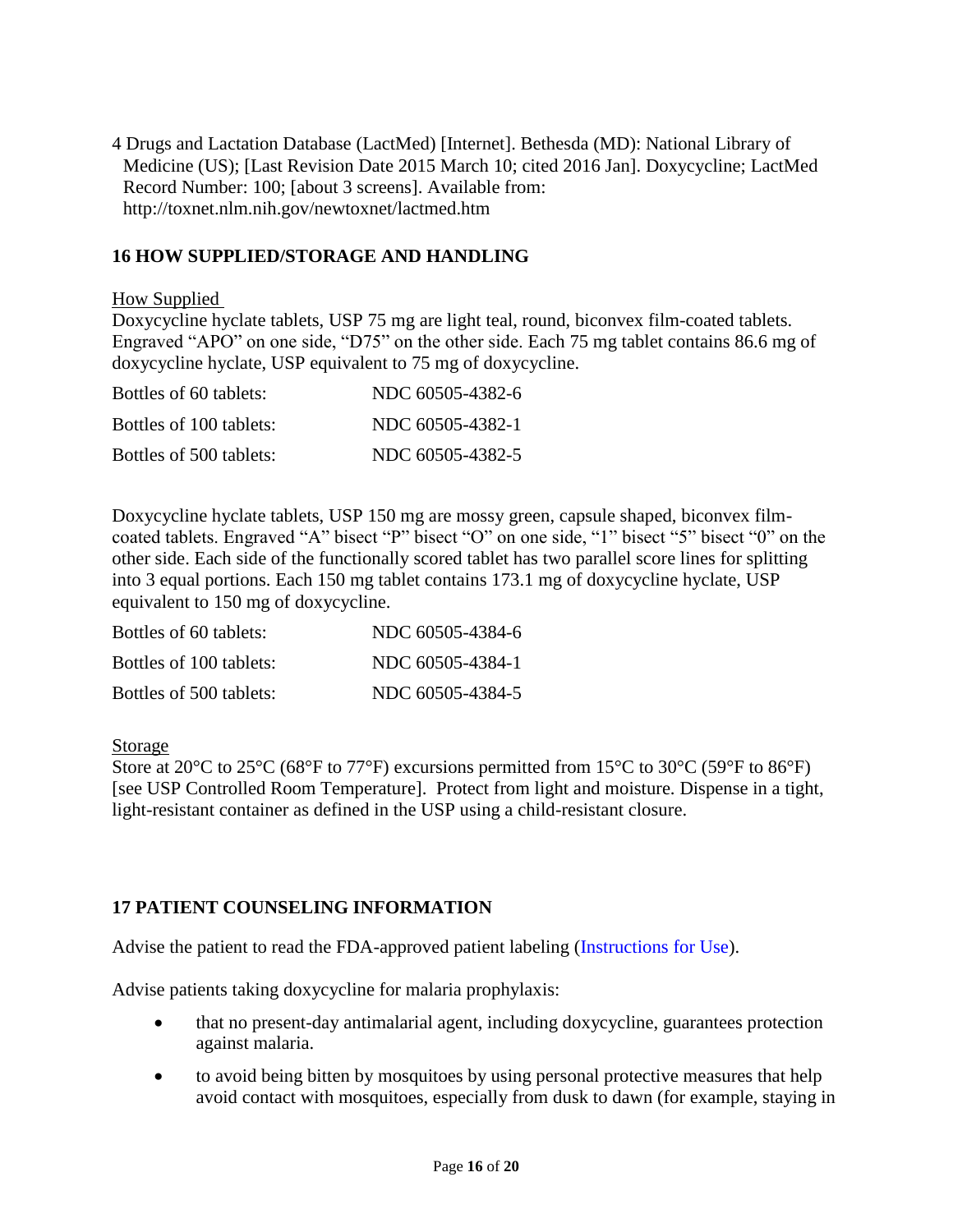well-screened areas, using mosquito nets, covering the body with clothing, and using an effective insect repellent).

- that doxycycline prophylaxis:
	- should begin 1 day to 2 days before travel to the malarious area,
	- should be continued daily while in the malarious area and after leaving the malarious area,
	- should be continued for 4 further weeks to avoid development of malaria after returning from an endemic area,
	- should not exceed 4 months.

Advise all patients taking doxycycline:

- that doxycycline hyclate tablets (150 mg) can be broken into two-thirds or one-third at the scored lines to provide 100 mg or 50 mg strength doses, respectively.
- to avoid excessive sunlight or artificial ultraviolet light while receiving doxycycline and to discontinue therapy if phototoxicity (for example, skin eruptions, etc.) occurs. Sunscreen or sunblock should be considered *[see Warnings and Precautions [\(5.3\)](#page-6-3)]*.
- to drink fluids liberally along with doxycycline to reduce the risk of esophageal irritation and ulceration *[see Adverse Reactions [\(6\)](#page-8-0)].*
- that the absorption of tetracyclines is reduced when taken with foods, especially those that contain calcium *[see Drug Interactions [\(7.3\)](#page-9-2)]*. However, the absorption of doxycycline is not markedly influenced by simultaneous ingestion of food or milk *[see Clinical Pharmacology [\(12.3\)](#page-11-2)].*
- that if gastric irritation occurs, doxycycline may be given with food or milk *[see Clinical Pharmacology [\(12.3\)](#page-11-2)].*
- that the absorption of tetracyclines is reduced when taken with antacids containing aluminum, calcium or magnesium, bismuth subsalicylate, and iron-containing preparations *[see Drug Interactions [\(7.3\)](#page-9-2)].*
- that the use of doxycycline might increase the incidence of vaginal candidiasis.

Advise patients that diarrhea is a common problem caused by antibacterial drugs which usually ends when the antibacterial is discontinued. Sometimes after starting treatment with antibacterial drugs, patients can develop watery and bloody stools (with or without stomach cramps and fever) even as late as two or more months after having taken the last dose of antibacterial. If this occurs, patients should contact their physician as soon as possible.

Counsel patients that antibacterial drugs including doxycycline should only be used to treat bacterial infections. They do not treat viral infections (for example, the common cold). When doxycycline is prescribed to treat a bacterial infection, patients should be told that although it is common to feel better early in the course of therapy, the medication should be taken exactly as directed. Skipping doses or not completing the full course of therapy may (1) decrease the effectiveness of the immediate treatment and (2) increase the likelihood that bacteria will develop resistance and will not be treatable by doxycycline or other antibacterial drugs in the future.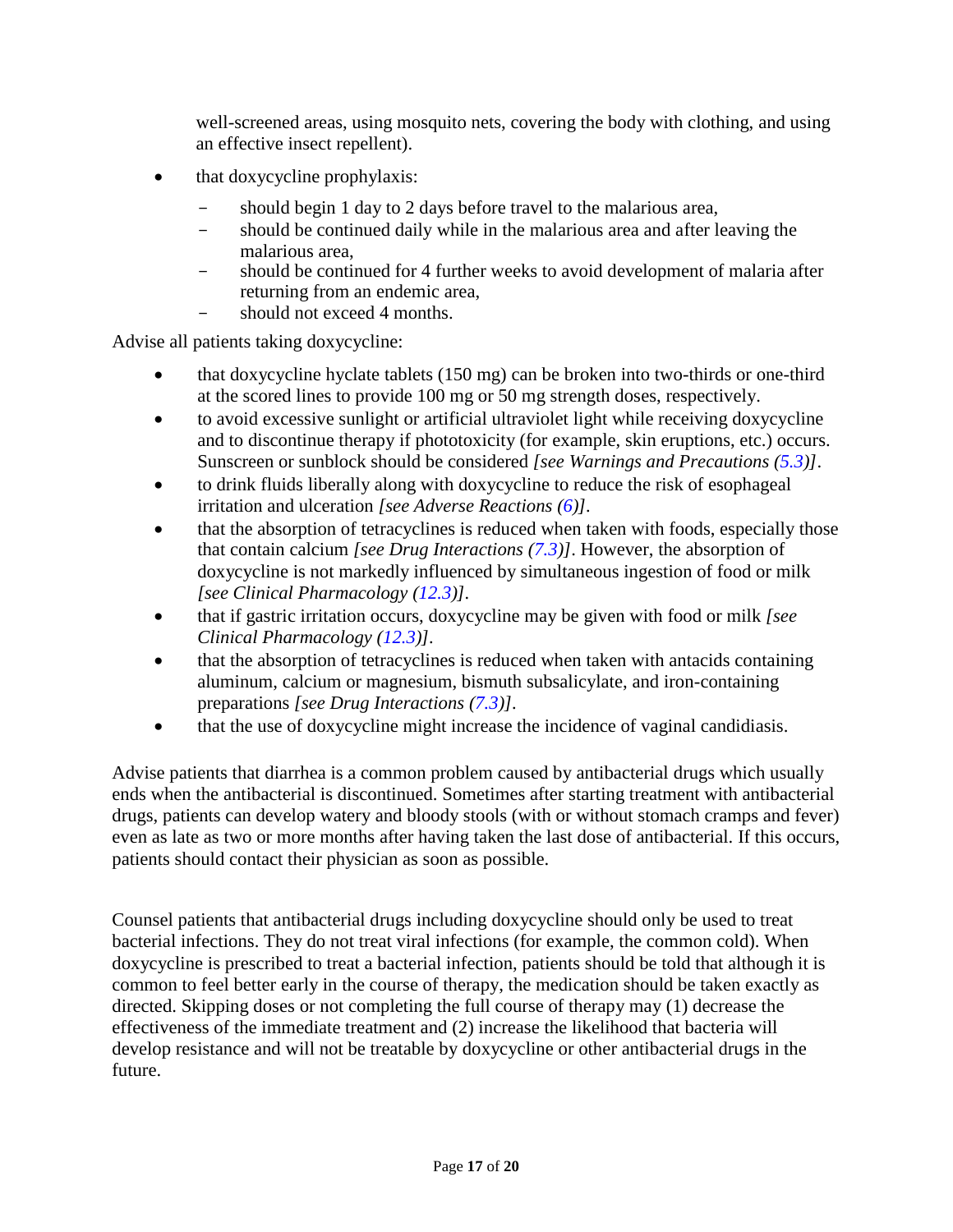All registered trademarks in this document are the property of their respective owners.

**Rx only**

# **APOTEX INC. DOXYCYCLINE HYCLATE TABLETS, USP 75 mg and 150 mg**

Manufactured by: Manufactured for: Apotex Inc. Toronto, Ontario Canada M9L 1T9

Apotex Corp. Weston, Florida USA 33326

Revised: August 2018 Rev. 3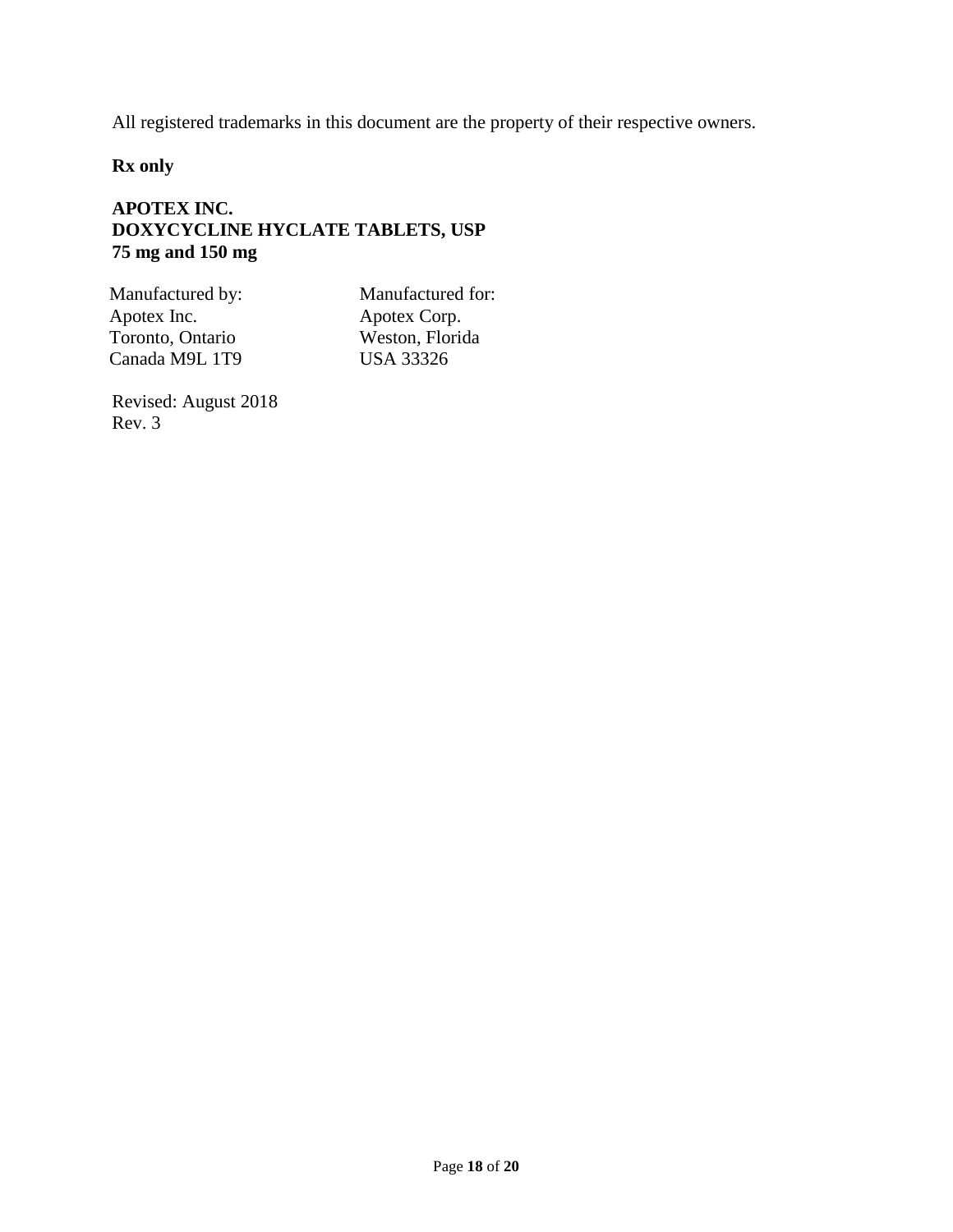### <span id="page-18-0"></span>**FDA-Approved Patient Labeling**

# **Instructions for Use DOXYCYCLINE HYCLATE TABLETS, USP** (dox" i sye' kleen hye' klate)

**for oral use**

Read this Instructions for Use before you start using doxycycline hyclate tablets and each time you get a refill. There may be new information. This information does not take the place of talking to your healthcare provider about your medical condition or treatment.

Note:

- Your healthcare provider may need to change your dose of doxycycline hyclate tablets during treatment as needed.
- Doxycycline hyclate tablets can be taken whole or broken at scored lines.
- Doxycycline hyclate tablets are marked with scored lines and may be broken at these scored lines to provide the following doses:

### **150 mg treatment (take the entire whole tablet)**



(scored lines)

full tablet top view full tablet side view full tablet side view full tablet side view (with thumb and index finger)

## **100 mg treatment (take two-thirds of the tablet)**





two-thirds tablet top view two-thirds tablet side view two-thirds tablet side view



(with thumb and index finger)

**50 mg treatment (take one-third of the tablet)**